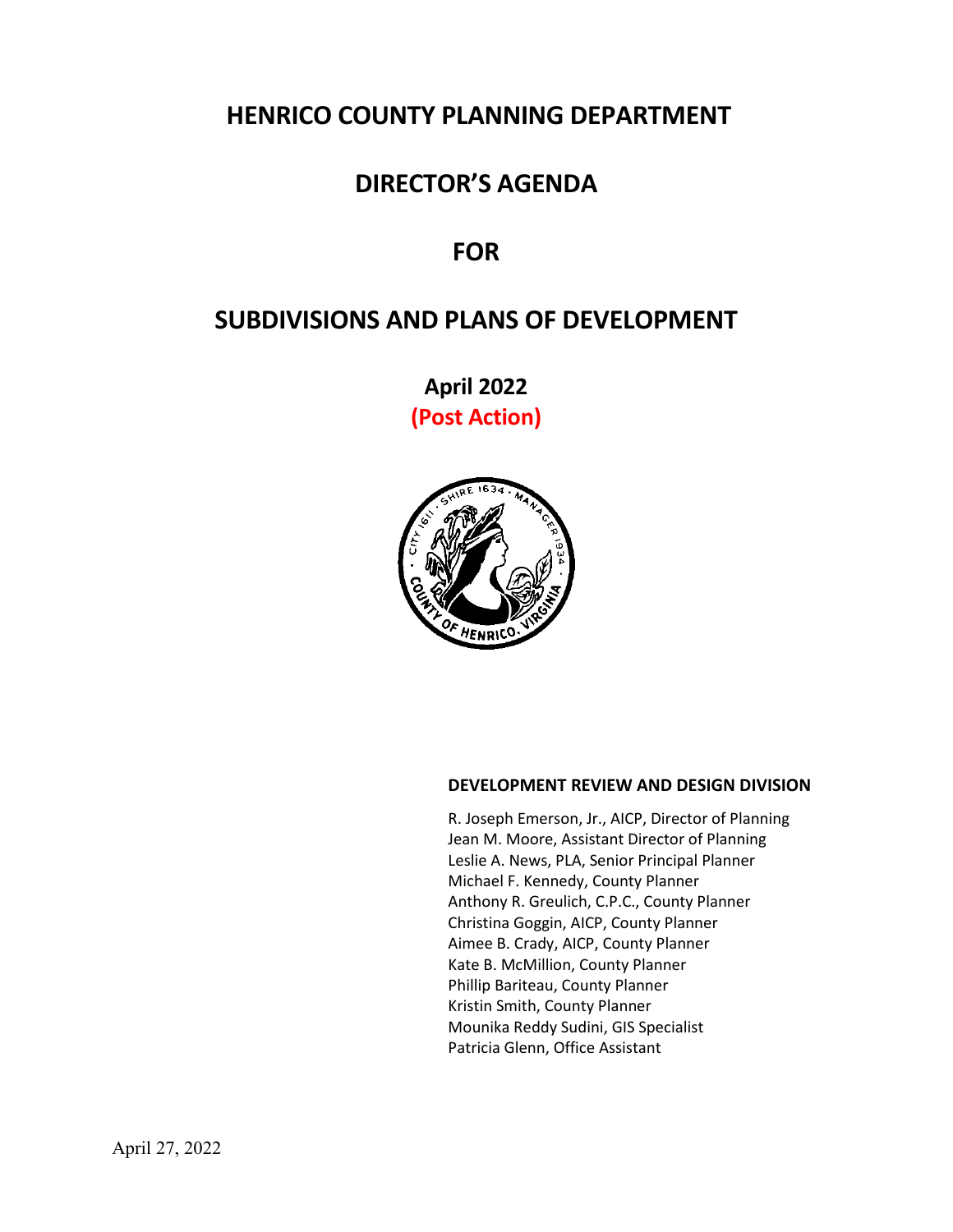| Bay Companies, Inc. for Glenwood Golf Club, Inc., and Godsey                                                                |
|-----------------------------------------------------------------------------------------------------------------------------|
| Properties, Inc.: Request for approval of a plan of development                                                             |
| and lighting plan, as required by Chapter 24, Section 24-2314 of                                                            |
| the Henrico County Code, to construct 49 single family dwellings.                                                           |
| The 26.3-acre site is located on the north line of Creighton Road                                                           |
| approximately 1,000 feet west of Stone Dale Drive, on part of                                                               |
| parcel 804-726-5470. The zoning is R-5AC General Residential<br>District (Conditional). County water and sewer. (Fairfield) |
|                                                                                                                             |

Section 1 of the proposed subdivision is for 49 single family dwellings. The site that comprises the entire development area was rezoned by the Board of Supervisors September 14, 2021, with cases REZ2021-00005 and PUP2021-00001. Preliminary approval for the 290-lot subdivision was granted on January 26, 2022.

The layout is in substantial conformance with the proffered layout. The layout also shows the proffered active/passive amenity areas for the proffered amenities such as grills and tables and pavilions. Walking trails and bridges connect the two sides of the subdivision and will ultimately lead to Hidden Creek Recreation Center as additional sections are developed. Sidewalks are provided along at least one side of all new roads and along the Creighton Road frontage.

Per proffers, all dwelling units shall have exposed exterior walls of stone, dryvit, brick, vinyl siding or a combination of the foregoing or other materials as approved by the Director of Planning. All foundations below the first-floor level shall be brick or stone. All homes are proffered to have a one car garage with a paved driveway. Proffers require 30 % of both sides of the development and a minimum of 35% of all lots to have rear or side load garages.

Lot widths and lot areas are also proffered. At least 60% of the lots shall be 70-feet or greater in width with a lot area of 9,500 square feet. No lot shall be less than 67-feet wide or less than 8,000 square feet in area.

A lighting plan is included for approval and provides pedestrian lighting a maximum of 400 feet apart on Creighton Road, 7-foot-tall lights at the end of each driveway, and pedestrian path lighting every 150 feet along the walking trails. Street trees are proffered every 40 feet along both sides of the street. The engineer has worked to minimize easement impacts on the lots for uniform planting. Two trees are required inside yards.

The staff recommends approval subject to the annotations on the plans, the standard conditions for developments of this type and the following additional conditions:

11B. Prior to the approval of an electrical permit application and installation of the site lighting equipment, a plan including light spread and intensity diagrams, and fixture specifications and mounting heights details shall be revised as annotated on the staff plan and included with the construction plans for final signature.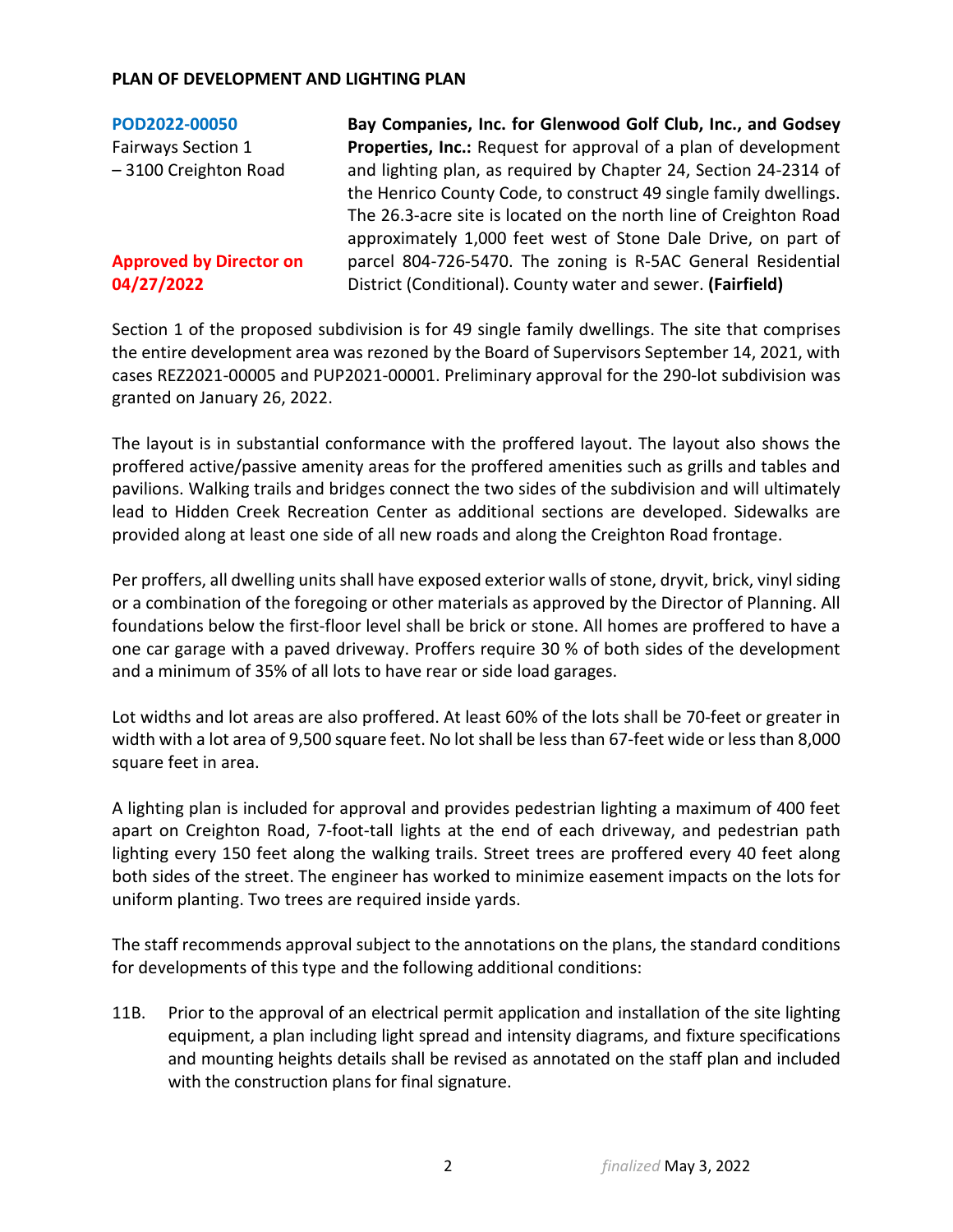- 16. All proffers and conditions approved as part of zoning case REZ2021-00005 and provisional use permit case PUP2021-00001 shall be incorporated in this approval.
- 17. The subdivision plat for Fairways Section 1 shall be recorded before any building permits are issued.
- 18. Approval of the construction plans by the Department of Public Works does not establish the curb and gutter elevations along the Henrico County maintained right-of-way. The elevations will be set by Henrico County.
- 19. A concrete sidewalk meeting County standards shall be provided along the north side of Creighton Road and one side of all new internal streets.
- 20. A note in bold lettering shall be provided on the erosion control plan indicating that sediment basins or traps located within buildable areas or building pads shall be reclaimed with engineered fill. All materials shall be deposited and compacted in accordance with the applicable sections of the state building code and geotechnical guidelines established by the engineer. An engineer's report certifying the suitability of the fill materials and its compaction shall be submitted for review and approval by the Director of Planning and Director of Public Works and the Building Official prior to the issuance of any building permit(s) on the affected sites.
- 21. The limits and elevations of the Special Flood Hazard Area shall be conspicuously noted on the plan and labeled "Limits of Special Flood Hazard Area." In addition, the delineated Special Flood Hazard Area must be labeled "Variable Width Drainage and Utility Easement." The easement shall be granted to the County prior to the issuance of any occupancy permits.

**(Staff Report by Christina Goggin) (Applicant's Representative: Joseph Faudale) (Applicable Rezoning Cases and PUPS: REZ2021-00005 and PUP2021-00001 )**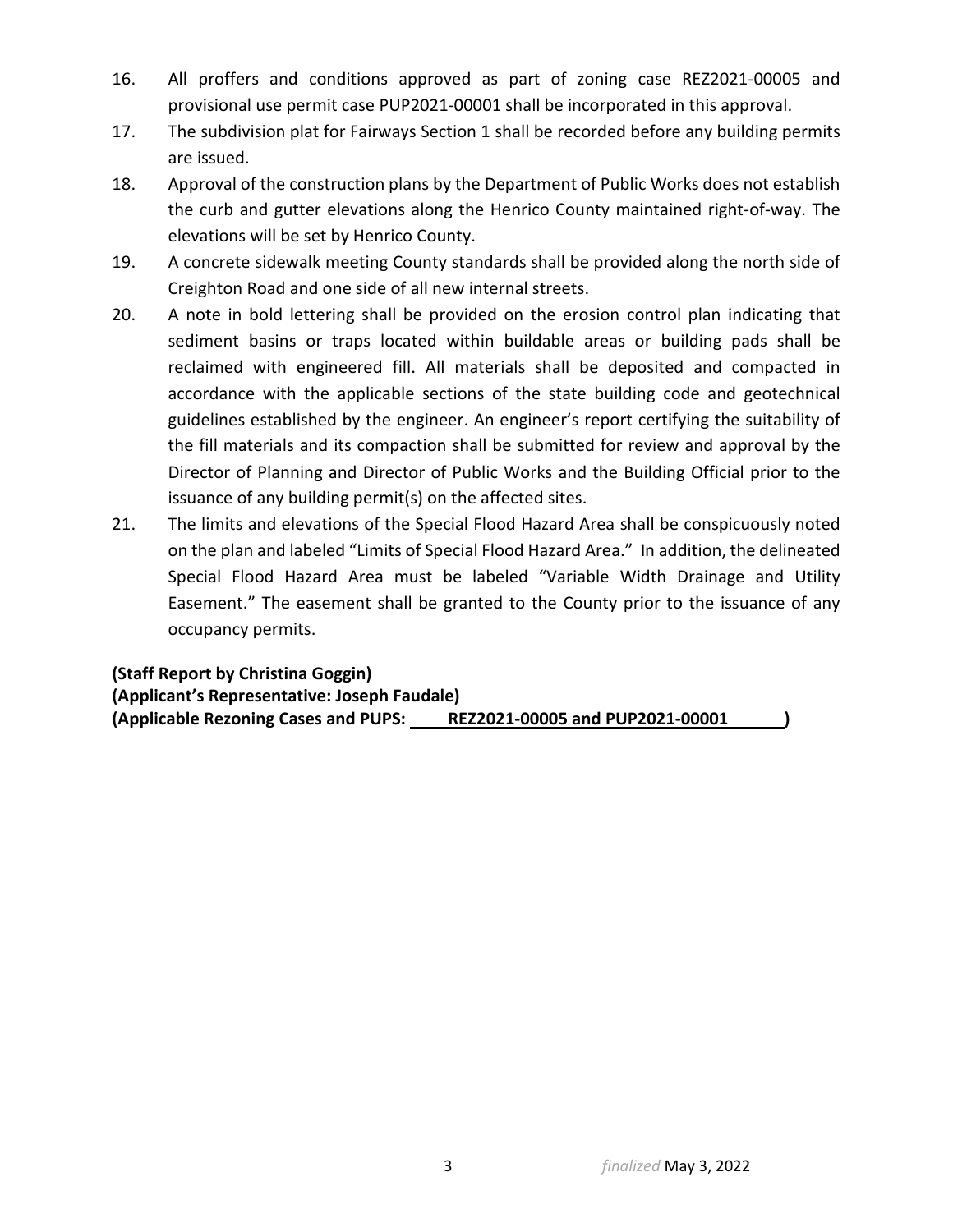| POD2022-00121                                | Bay Companies, Inc. for Glenwood Golf Club, Inc., and Godsey                                   |
|----------------------------------------------|------------------------------------------------------------------------------------------------|
| <b>Fairways Section 2</b>                    | Properties, Inc.: Request for approval of a plan of development                                |
| -3100 Creighton Road                         | and lighting plan as required by Chapter 24, Section 24-2314 of                                |
|                                              | the Henrico County Code, to construct 49 single family dwellings.                              |
|                                              | The 41.33-acre site is located on the north line of Creighton Road                             |
|                                              | at its intersection with Stone Dale Drive, on part of parcel 804-                              |
|                                              | 726-5470. The zoning is R-5AC General Residential District                                     |
| <b>Approved by Director on</b><br>04/27/2022 | (Conditional) and AS-O Airport Safety Overlay District. County<br>water and sewer. (Fairfield) |

Section 2 of the proposed subdivision is for 49 single family dwellings. The site that comprises the entire development area was rezoned by the Board of Supervisors September 14, 2021, with cases REZ2021-00005 and PUP2021-00001. Preliminary approval for the 290-lot subdivision was granted approval January 26, 2022.

The layout is in substantial conformance with the proffered layout. The layout also shows the proffered active/passive amenity areas for the proffered amenities such as grills and tables and pavilions. Walking trails and bridges connect the two sides of the subdivision and will ultimately lead to Hidden Creek Recreation Center as additional sections are developed. Sidewalks are provided along at least one side of all new roads and along the Creighton Road frontage.

Per proffers, all dwelling units shall have exposed exterior walls of stone, dryvit, brick, vinyl siding or a combination of the foregoing or other materials as approved by the Director of Planning. All foundations below the first-floor level shall be brick or stone. All homes are proffered to have a one car garage with a paved driveway. Proffers require 30 % of both sides of the development and a minimum of 35% of all lots to have rear or side load garages.

Lot widths and lot areas are also proffered. At least 60% of the lots shall be 70-feet or greater in width with a lot area of 9,500 square feet. No lot shall be less than 67-feet wide or less than 8,000 square feet in area.

A lighting plan is included for approval and provides pedestrian lighting a maximum of 400 feet apart on Creighton Road, 7-foot-tall lights at the end of each driveway, and along pedestrian paths on both sides of the street. The engineer has worked to minimize easement impacts on the lots for uniform planting. two trees are required inside yards. Proffers require the homeowner's association to provide maintenance of all lawns located in the front yard of all eastern lots

The staff recommends approval subject to the annotations on the plans, the standard conditions developments of this type, and the following additional conditions:

11B. Prior to the approval of an electrical permit application and installation of the site lighting equipment, a plan including light spread and intensity diagrams, and fixture specifications and mounting heights details shall be revised as annotated on the staff plan and included with the construction plans for final signature.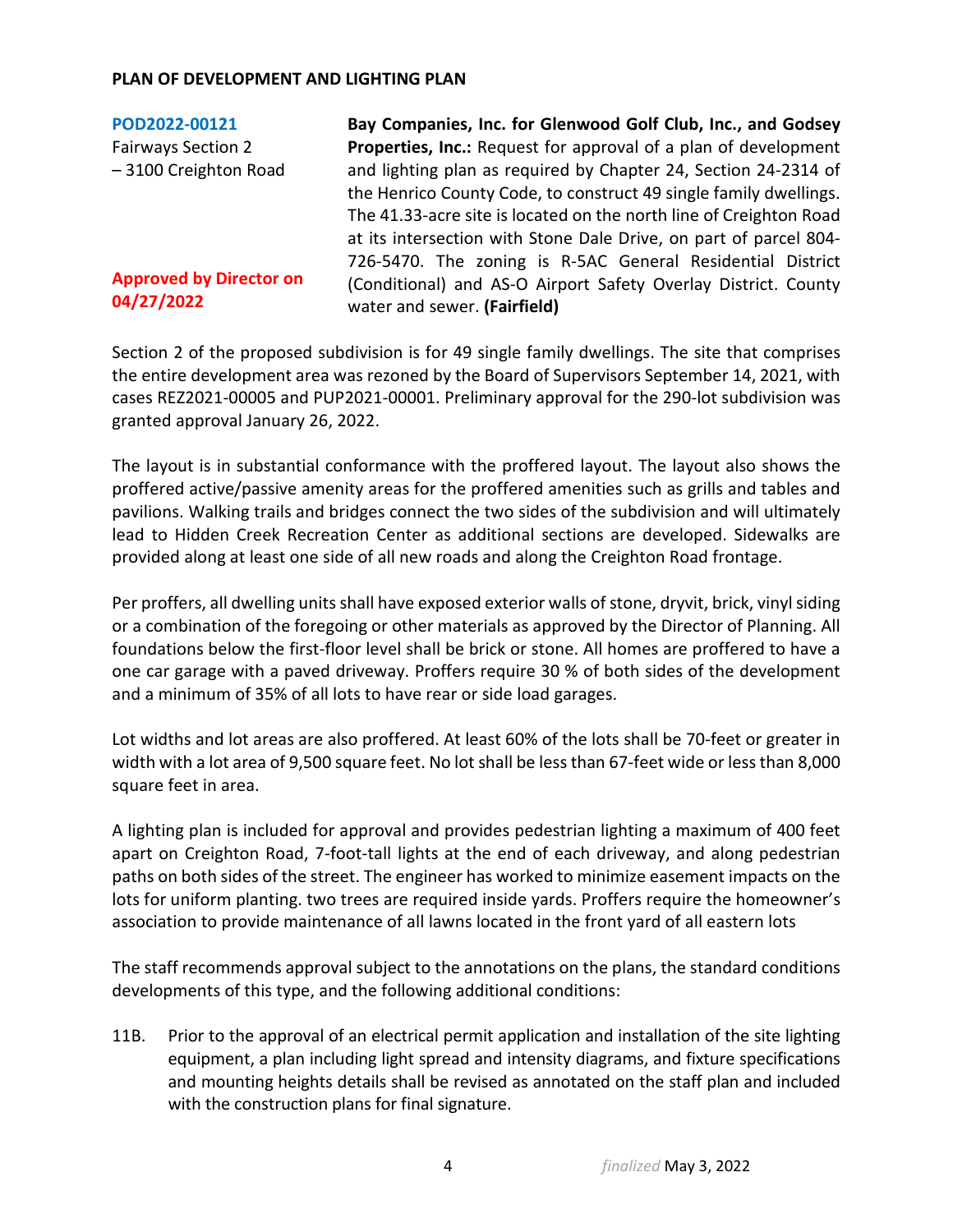- 16. All proffers and conditions approved as part of zoning case REZ2021-00005 and provisional use permit case PUP2021-00001 shall be incorporated in this approval.
- 17. The subdivision plat for Fairways Section 2 shall be recorded before any building permits are issued.
- 18. Approval of the construction plans by the Department of Public Works does not establish the curb and gutter elevations along the Henrico County maintained right-of-way. The elevations will be set by Henrico County.
- 19. A concrete sidewalk meeting County standards shall be provided along the north side of Creighton Road and one side of all new internal streets.
- 20. A note in bold lettering shall be provided on the erosion control plan indicating that sediment basins or traps located within buildable areas or building pads shall be reclaimed with engineered fill. All materials shall be deposited and compacted in accordance with the applicable sections of the state building code and geotechnical guidelines established by the engineer. An engineer's report certifying the suitability of the fill materials and its compaction shall be submitted for review and approval by the Director of Planning and Director of Public Works and the Building Official prior to the issuance of any building permit(s) on the affected sites.
- 21. The limits and elevations of the Special Flood Hazard Area shall be conspicuously noted on the plan and labeled "Limits of Special Flood Hazard Area." In addition, the delineated Special Flood Hazard Area must be labeled "Variable Width Drainage and Utility Easement." The easement shall be granted to the County prior to the issuance of any occupancy permits.

**(Staff Report by: Christina Goggin) (Applicant's Representative: Joseph Faudale) (Applicable Rezoning Cases and PUPS: REZ2021-00005 and PUP2021-00001 )**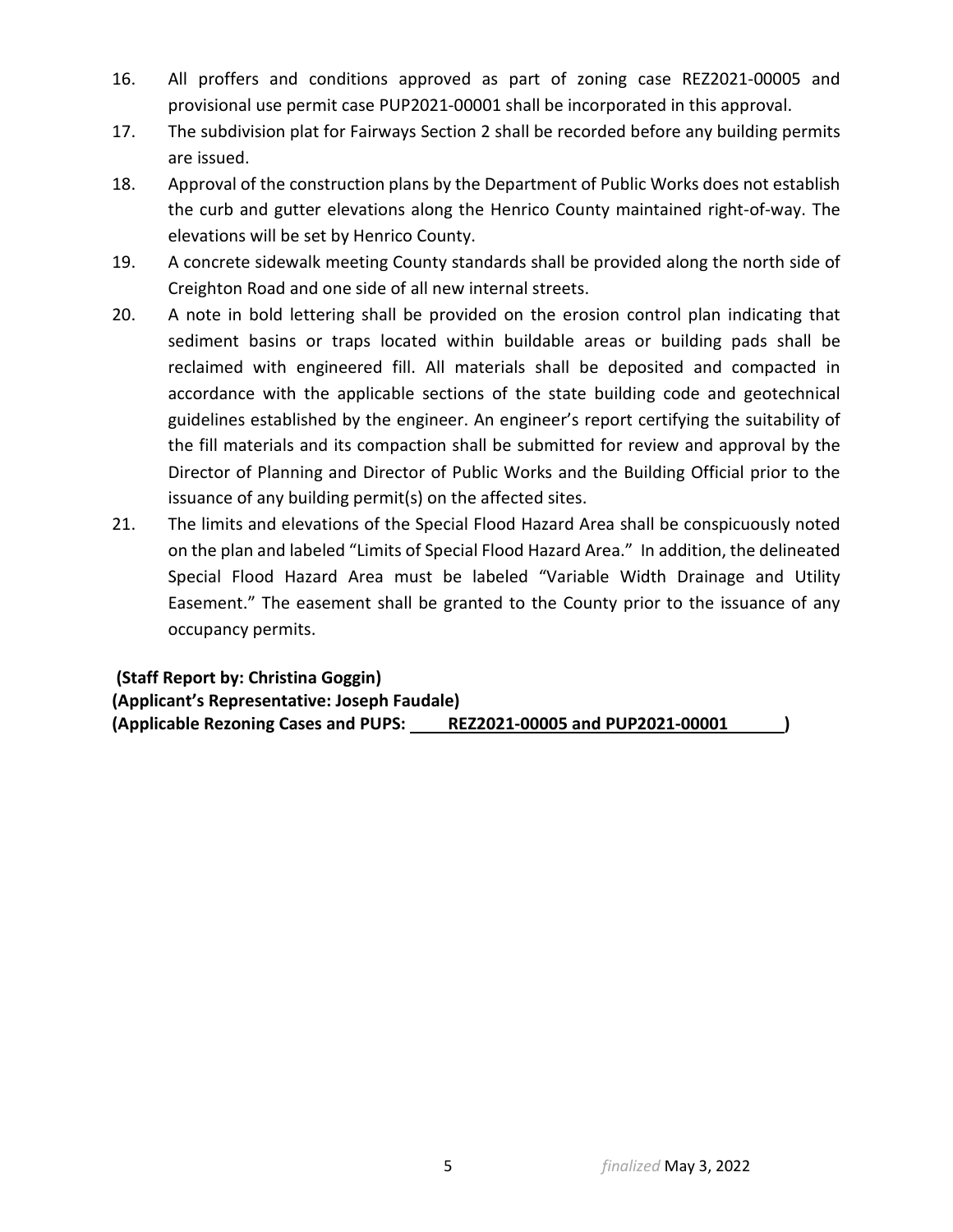#### **PLAN OF DEVELOPMENT, LIGHTING PLAN, AND ALTERNATIVE LANDSCAPE PLAN**

**[POD2022-00055](https://henrico.us/pdfs/planning/2022/apr22/pod/pod2022-00055.pdf)** Residence Inn - Airport – 500 W. Williamsburg Road (U.S. Route 60) **Timmons Group for Audubon V, LLC:** Request for approval of a plan of development, lighting plan, and alternative landscape plan as required by Chapter 24, Section 24-2314 and 24-5303.B of the Henrico County Code, to construct a 4-story, hotel consisting of 111 units and approximately 103,168 square feet, and to reduce the transitional buffer width along Trampton Road. The 2.75-acre site is located on the northwest corner at the intersection of W. Williamsburg Road (U.S. Route 60) and Trampton Road and the south line of Audubon Drive, on parcel 823-716-7341. The zoning is B-3 Business District and AS-O

Airport Safety Overlay District. County water and sewer. **(Varina)**

**The applicant has requested deferral to the May 2022 Director's Agenda.**

| (Staff Report by Aimee Crady)                |     |
|----------------------------------------------|-----|
| (Applicant's Representative: Jonathan Winks) |     |
| (Applicable Rezoning Cases and PUPS:         | N/A |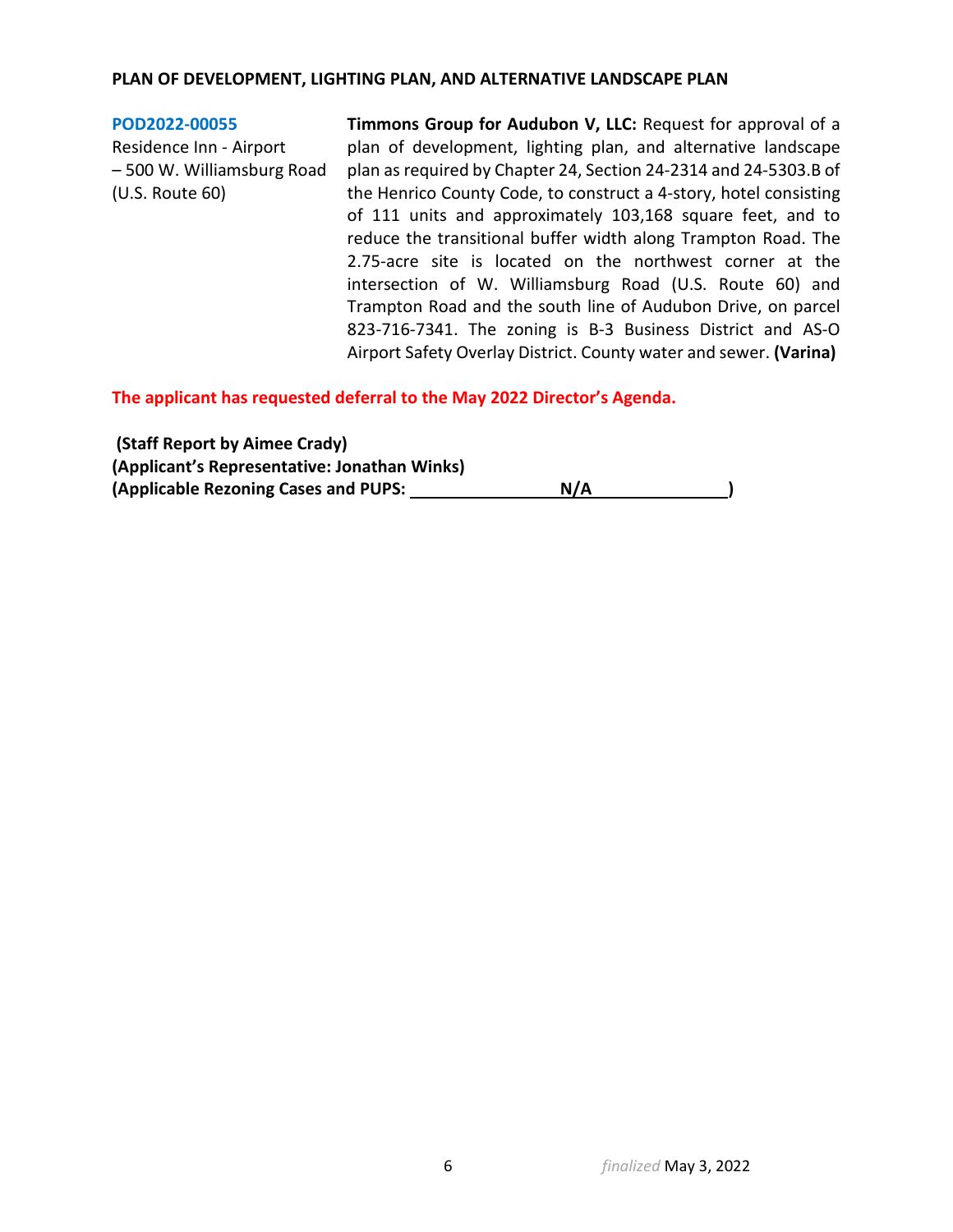**[POD2022-00085](https://henrico.us/pdfs/planning/2022/apr22/pod/pod2022-00085.pdf)** River Mill Townhomes – Woodman Road **Approved by Director on 04/27/2022 Timmons Group for Winfrey Road, LLC:** Request for approval of a plan of development and lighting plan as required by Chapter 24, Section 24-2314 of the Henrico County Code, to construct 82 two and three-story townhomes for sale. The 20.90-acre site is located on the southern line of Woodman Road, south of its intersection with Farmstead Mill Drive, on parcels 780-771-0875 and 778-772-7200 (part). The zoning is RTHC Residential Townhome District (Conditional). County water and sewer. **(Fairfield)**

The proposed plan of development and lighting plan for 82 townhomes for sale is consistent with the previous conditional subdivision approval granted to this development by the Planning Commission in September 2021. The site located on the southern side of Woodman Road is in accordance with the overall River Mill development plan, the property having been zoned for RTHC with the original River Mill zoning case, REZ2016-00002, approved by the Board of Supervisors on April 12, 2016.

The site layout includes a sidewalk network along the interior roads and connecting to the sidewalk along the entire frontage of Woodman Road. The architectural elevations included in the staff plan are consistent with the elevations for townhomes built in previous phases north of Woodman Road, including a variety of options for two-story models, with or without finished third floors.

The lighting plan includes a decorative parking lot fixture type to address the overflow surface lot, and also includes a fixture detail for the lantern style fixture that will be mounted on each unit. A conceptual landscape plan is included to demonstrate streetscape planting substantially similar to the proffered exhibit and addressing the greenbelt along Woodman Road. Final landscape plan design will be evaluated after careful consideration is given to tree protection during the construction plan review.

Staff recommends approval subject to the annotations on the plan, the standard conditions for developments of this type, and the following additional conditions:

- 11B. Prior to the approval of an electrical permit application and installation of the site lighting equipment, a plan including light spread and intensity diagrams, and fixture specifications and mounting heights details shall be revised as annotated on the staff plan and included with the construction plans for final signature.
- 16. The unit house numbers shall be visible from the parking areas and drives.
- 17. The names of streets, drives, courts, and parking areas shall be approved by the Richmond Regional Planning District Commission and such names shall be included on the construction plans prior to their approval. The standard street name signs shall be installed prior to any occupancy permit approval.
- 18. The proffers approved as a part of zoning case REZ2016-00002 shall be incorporated in this approval.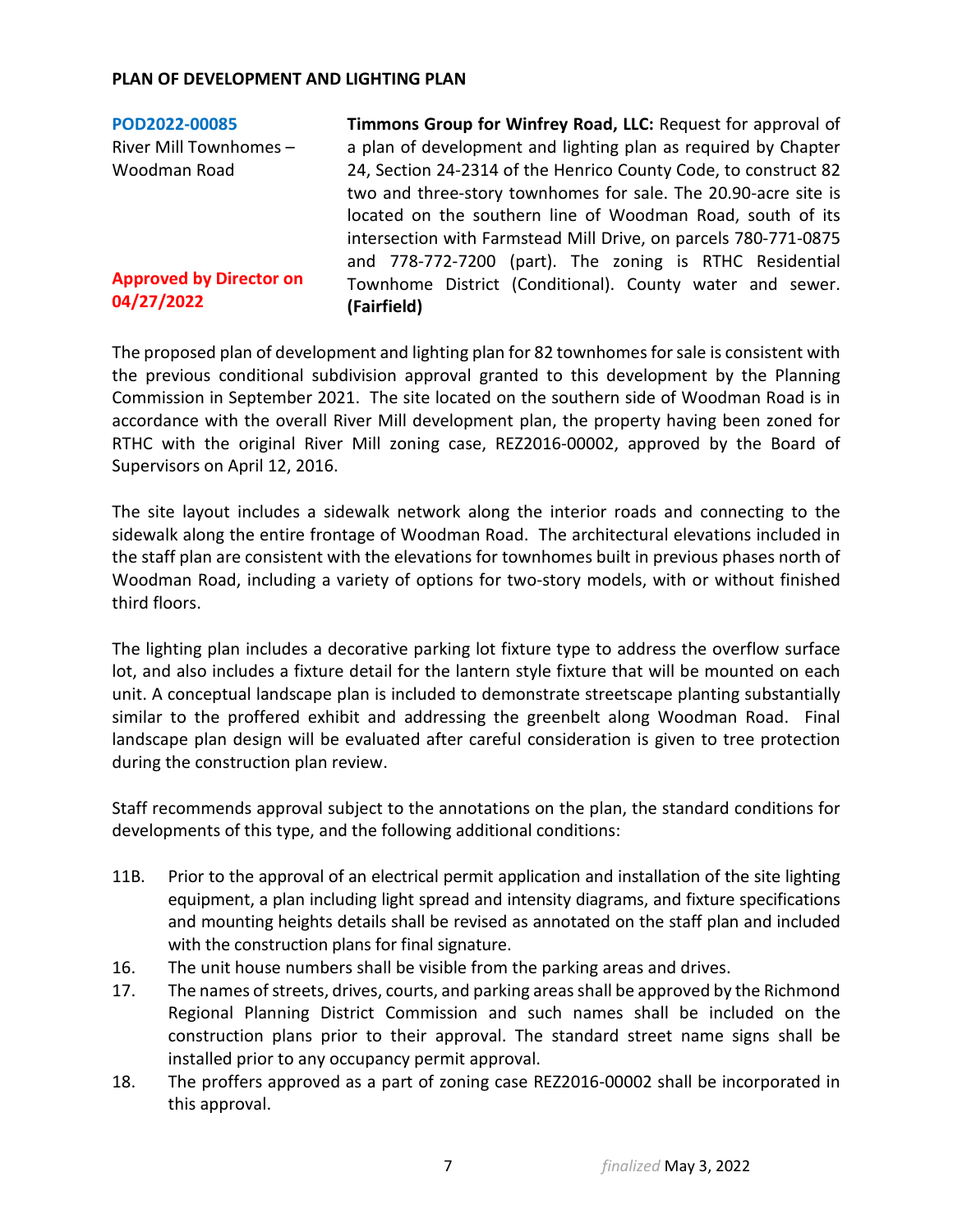- 19. The subdivision plat for River Mill Townhomes, Section 1 shall be recorded before any building permits are issued.
- 20. A concrete sidewalk meeting County standards shall be provided along the south side of Woodman Road.
- 21. Prior to issuance of a certificate of occupancy for any building in this development, the engineer of record shall certify that the site has been graded in accordance with the approved grading plans.

**(Staff Report by: Aimee Crady) (Applicant's Representative: Jared Condon) (Applicable Rezoning Cases and PUPS: REZ2016-00002 )**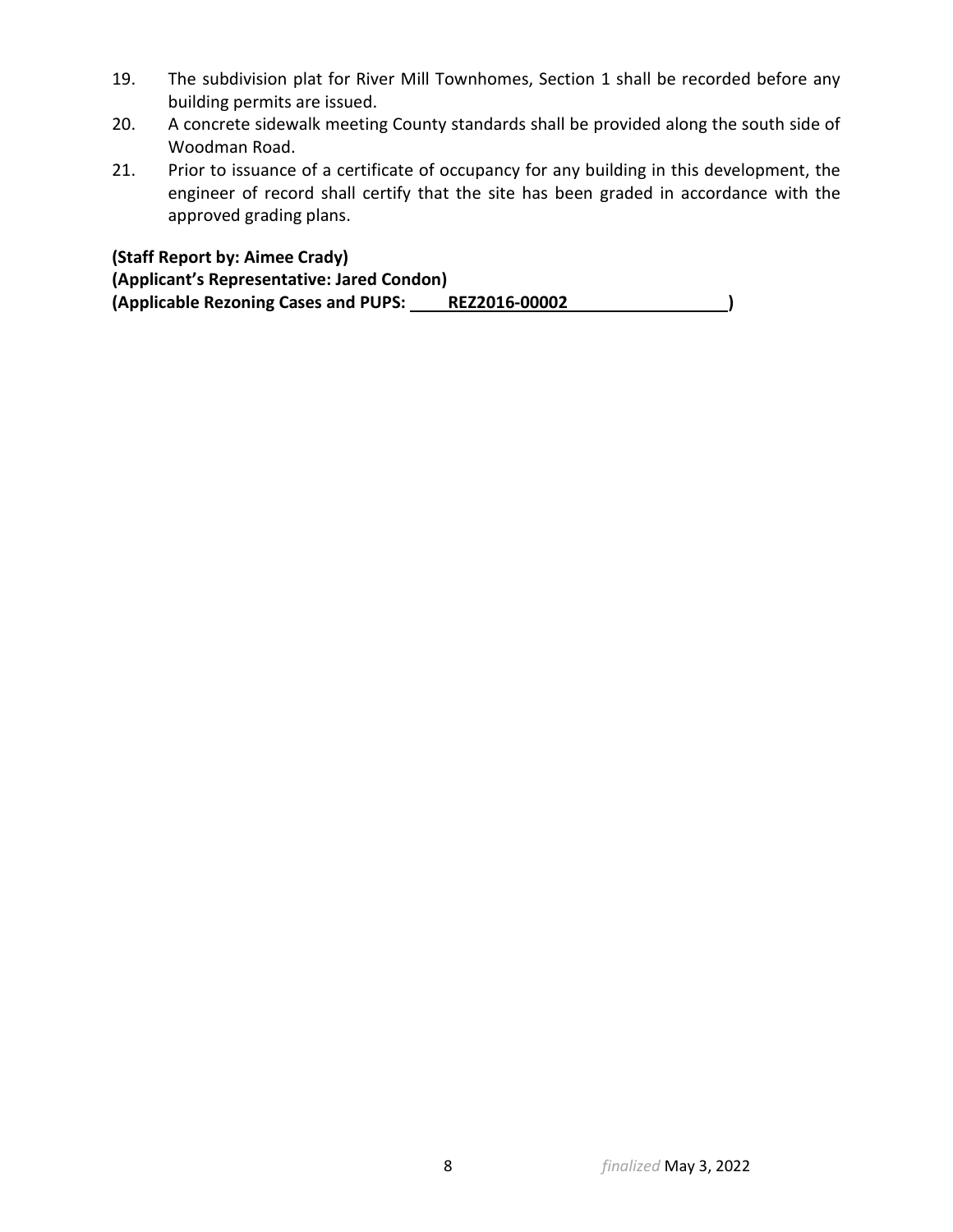#### **[POD2022-00098](https://henrico.us/pdfs/planning/2022/apr22/pod/pod2022-00098.pdf)**

Coca-Cola Bottling Co. – Warehouse Building Expansion 4530 Oakleys Lane

### **Approved by Director on 04/27/2022**

**Christopher Consultants for CCBCC Operations LLC.:** Request for approval of a plan of development and lighting plan, as required by Chapter 24, Section 24-2314 of the Henrico County Code, to construct a 211,134 square foot one-story warehouse building addition, with associated parking and circulation for tractor trailers and vehicles. The 58.14-acre site is located on the east line of Oakleys Lane, approximately 1300 feet south of the intersection with South Holly Avenue, on parcel 820-719-3552. The zoning is M-1C Light Industrial District (Conditional), M-1 Light Industrial District, and AS-O, Airport Safety Overlay District. County water and sewer. **(Varina)**

The existing warehouse and distribution facility was originally constructed in 1989, with a subsequent expansion constructed in 2004. The existing building is approximately 297,000 square feet. The current proposal would bring the total square footage at this facility to just over 500,000 square feet. The existing tractor trailer access point to Oakleys Lane will be adjusted and an additional access point for personal vehicles will be added. Access to Oakleys Lane and Eastpark Court will continue to be maintained.

The proposed one-story building will be similar in appearance to the existing building with similar white concrete panels and grey tinted glazing with aluminum store front coping.

Plantings to the standards of a Transitional Buffer 35 are proposed along the frontage of Oakleys Lane along with an additional line of evergreen trees around the fencing to be discussed in the field. The buffer along Interstate 64, including around the existing BMP, will also be supplemented.

The proposed lighting plan meets minimum Code requirements, with pole lighting at a height of 32.5-feet and building mounted lights at a height of 30-feet. All lights will be full cut off.

The proposal is subject to zoning case C-92C-96 and requires that the existing buffers and green spaces along Oakleys Lane and Interstate 64 are maintained or supplemented. The screening of the loading docks facing Oakleys Lane will be achieved through a combination of fencing and landscaping, with details to be achieved with the landscape plan submittal. Overall, the proposal is in conformance with the proffers.

The staff recommends approval subject to the annotations on the plans, the standard conditions for developments of this type, and the following additional conditions:

11B. Prior to the approval of an electrical permit application and installation of the site lighting equipment, a plan including light spread and intensity diagrams, and fixture specifications and mounting heights details shall be revised as annotated on the staff plan and included with the construction plans for final signature.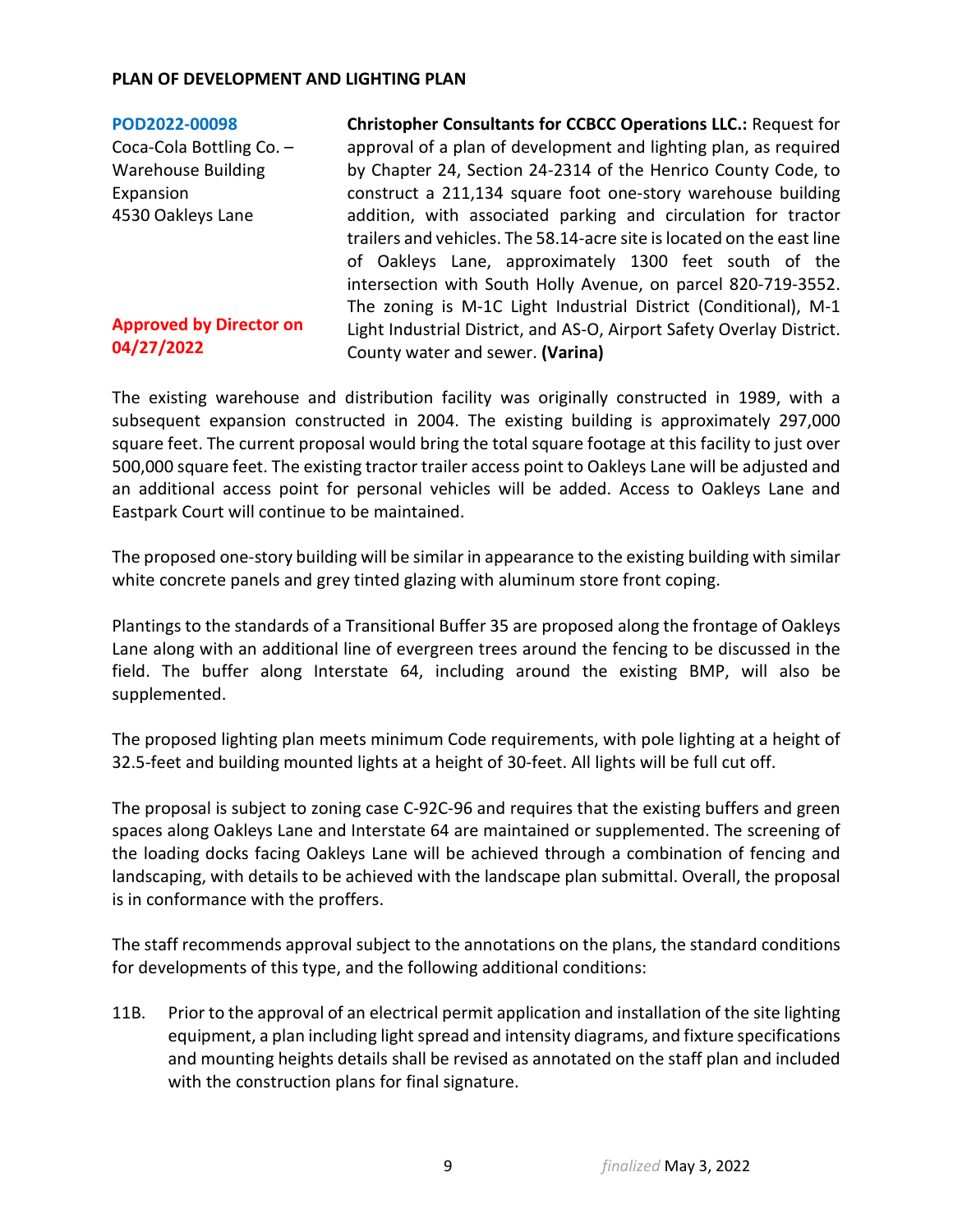- 16. The proffers approved as a part of zoning case C-92C-96 shall be incorporated in this approval.
- 17. A plat for the widening of Oakleys Lane right-of-way, as shown on the approved plan, shall be submitted to the Real Property Division prior to approval of the construction plan, and shall be recorded prior to requesting occupancy permits. The developer shall provide evidence of recordation to the Director of Public Works.
- 18. Approval of the construction plans by the Department of Public Works does not establish the curb and gutter elevations along the Henrico County maintained right-of-way. The elevations will be set by Henrico County.
- 19. Details for the gate and locking device at the entrance road shall be submitted for review by the Traffic Engineer, Police and approved by the County Fire Marshal. The owner or owner's contractor shall contact the County Fire Marshal prior to completion of the fence installation to test and inspect the operations of the gates. Evidence of the Fire Marshal's approval shall be provided to the Department of Planning by the owner prior to issuance of occupancy permits.

| (Staff Report by: Tony Greulich)                |          |  |
|-------------------------------------------------|----------|--|
| (Applicant's Representative: Steve Worthington) |          |  |
| (Applicable Rezoning Cases and PUPS:            | C-92C-96 |  |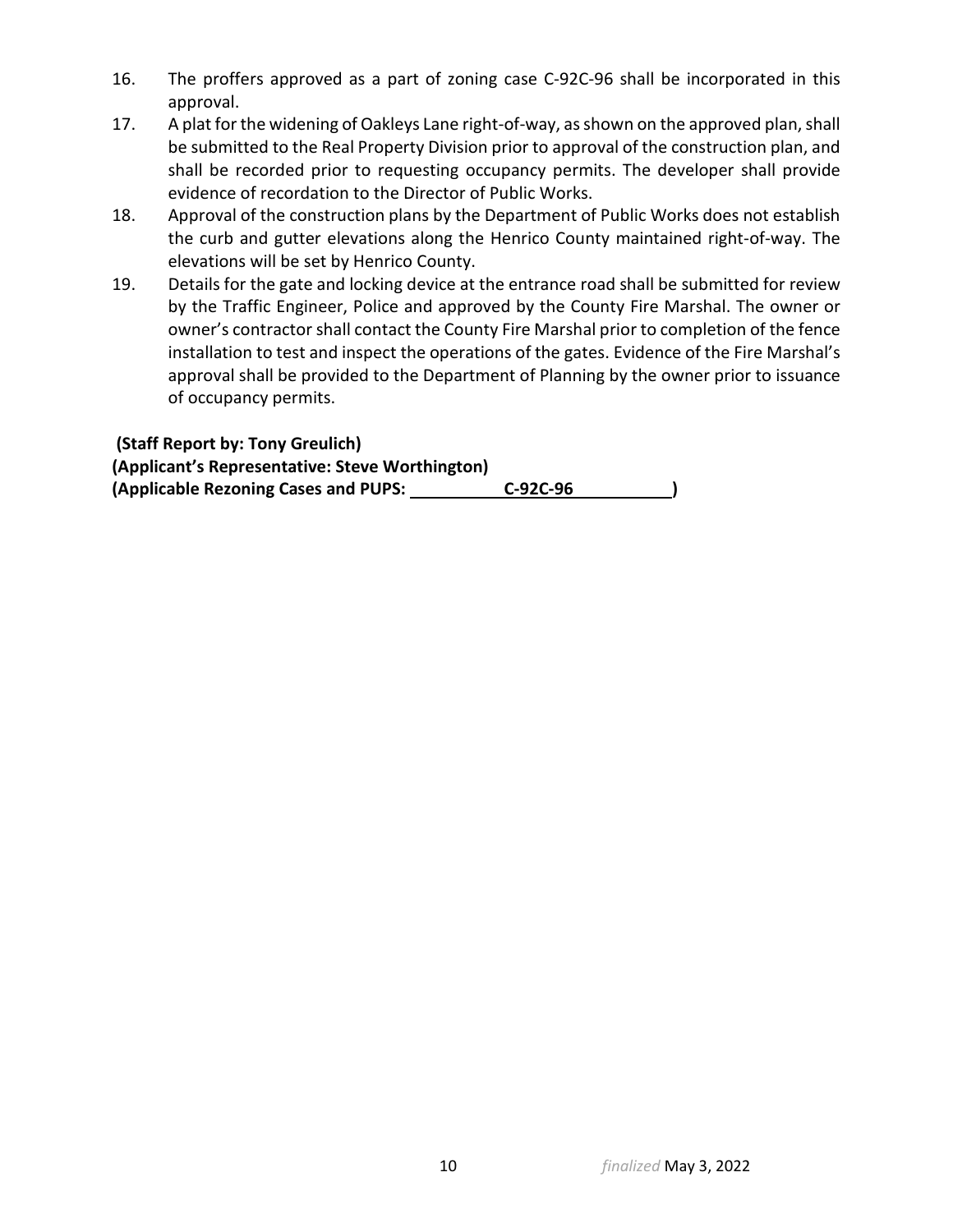#### **PLAN OF DEVELOPMENT**

**[POD2022-00117](https://henrico.us/pdfs/planning/2022/apr22/pod/pod2022-00117.pdf)** Woodson Hills at Bacova Section 3 – 12149 Kain Road

### **Approved by Director on 04/27/2022**

**Youngblood, Tyler & Associates, P.C. for Bacova SP, LLC.:**  Request for approval of a plan of development, as required by Chapter 24, Section 24-2314 of the Henrico County Code, to construct 18 detached dwellings for sale with zero lot lines. The 5.231-acre site is located at the terminus of Bacova Club Court, the northeastern line of Woodson Hills Court, and the southwestern line of Kain Road, approximately 800 feet west of Pouncey Tract Road (State Route 271), on parcels 738-767-1231 (part) and 738-767-3732. The zoning is R-5AC General Residence District (Conditional). County water and sewer. **(Three Chopt)**

The proposed single-family development on zero lot line lots is a continuation of the Woodson Hills at Bacova development. The site includes portions of land previously rezoned for R-5AC and reserved from Sections 1 and 2 of the subdivision (REZ2019-00030), and additional land assembled since the 2019 zoning case, the additional land having been rezoned for R-5AC more recently with zoning case REZ2021-00038. The proffers of the more recent zoning case are a continuation of the standards of development applied to the first two sections of development.

Sidewalk will be provided along one side of all internal streets, and along the south line of Kain Road. The overall subdivision includes connections to the external roadside pedestrian network and the Short Pump Manor transmission line trail, constructed with Sections 1 and 2.

Unit elevations provided are consistent with house styles previously approved and currently under construction in Woodson Hills. The conceptual landscape plan shows a continuation of the Kain Road buffer design to match previous phases of development in Bacova, as well as the tree requirement per lot in accordance with the proffered conditions.

Staff recommends approval subject to the annotations on the plan, the standard conditions for developments of this type, and the following additional conditions:

- 16. Building permit request for individual dwellings shall each include two (2) copies of a layout plan sheet as approved with the plan of development. The developer may utilize alternative building types provided that each may be located within the building footprint shown on the approved POD or Site plan. Any deviation in building footprint or infrastructure shall require submission and approval of a revised site plan.
- 17. The names of streets, drives, courts, and parking areas shall be approved by the Richmond Regional Planning District Commission and such names shall be included on the construction plans prior to their approval. The standard street name signs shall be installed prior to any occupancy permit approval.
- 18. The proffers approved as a part of zoning cases REZ2019-00030 and REZ2021-00038 shall be incorporated in this approval.
- 19. The subdivision plat for Woodson Hills Section 3 shall be recorded before any building permits are issued.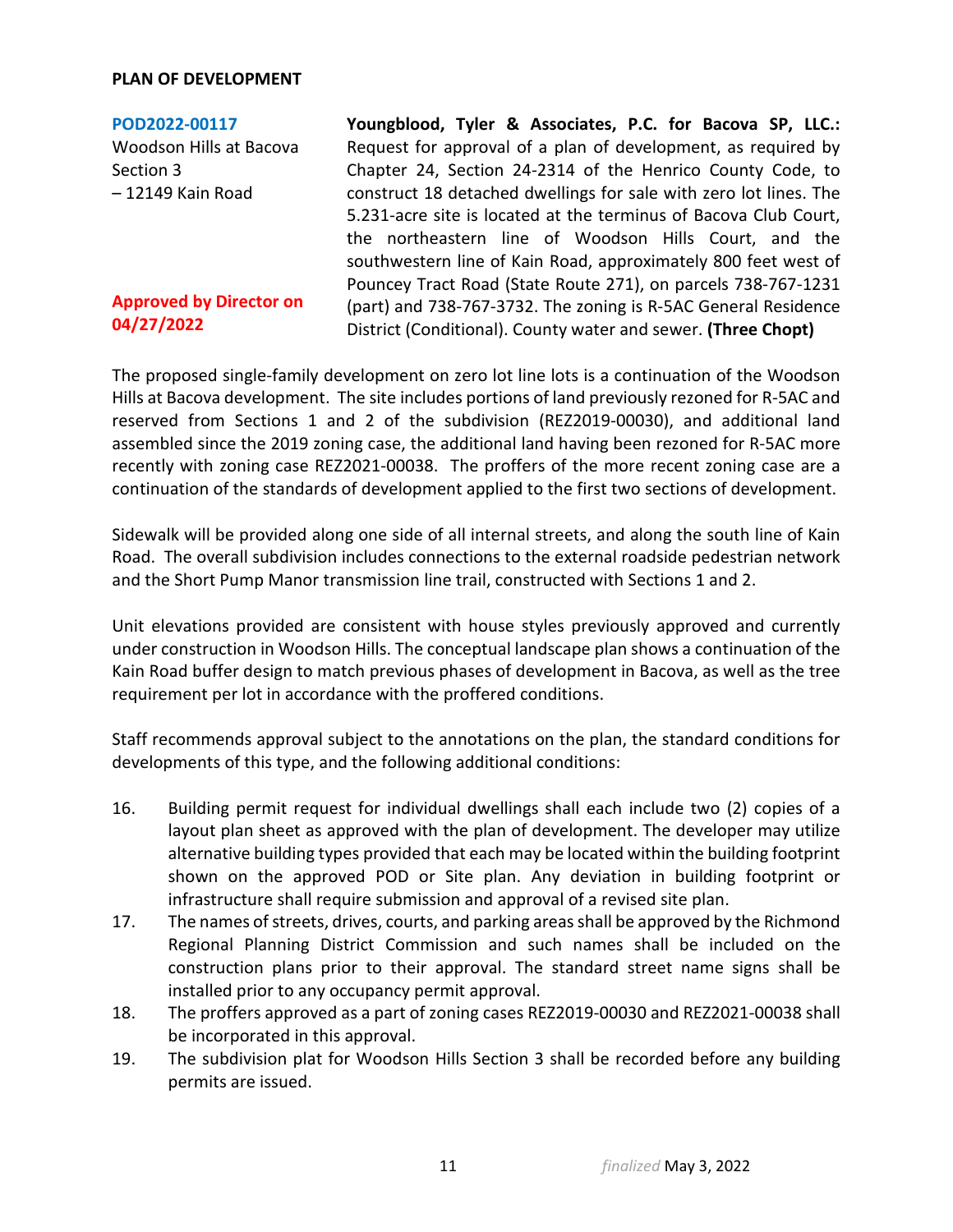- 20. A plat for the widening of Kain Road right-of-way, as shown on the approved plan, shall be submitted to the Real Property Division prior to approval of the construction plan, and shall be recorded prior to requesting occupancy permits. The developer shall provide evidence of recordation to the Director of Public Works.
- 21. Approval of the construction plans by the Department of Public Works does not establish the curb and gutter elevations along the Henrico County maintained right-of-way. The elevations will be set by Henrico County.
- 22. A concrete sidewalk meeting County standards shall be provided along the south side of Kain Road.

**(Staff Report by: Aimee Crady)**

**(Applicant's Representative: Adam Werner) (Applicable Rezoning Cases and PUPS: REZ2021-00038, REZ2019-00030 )**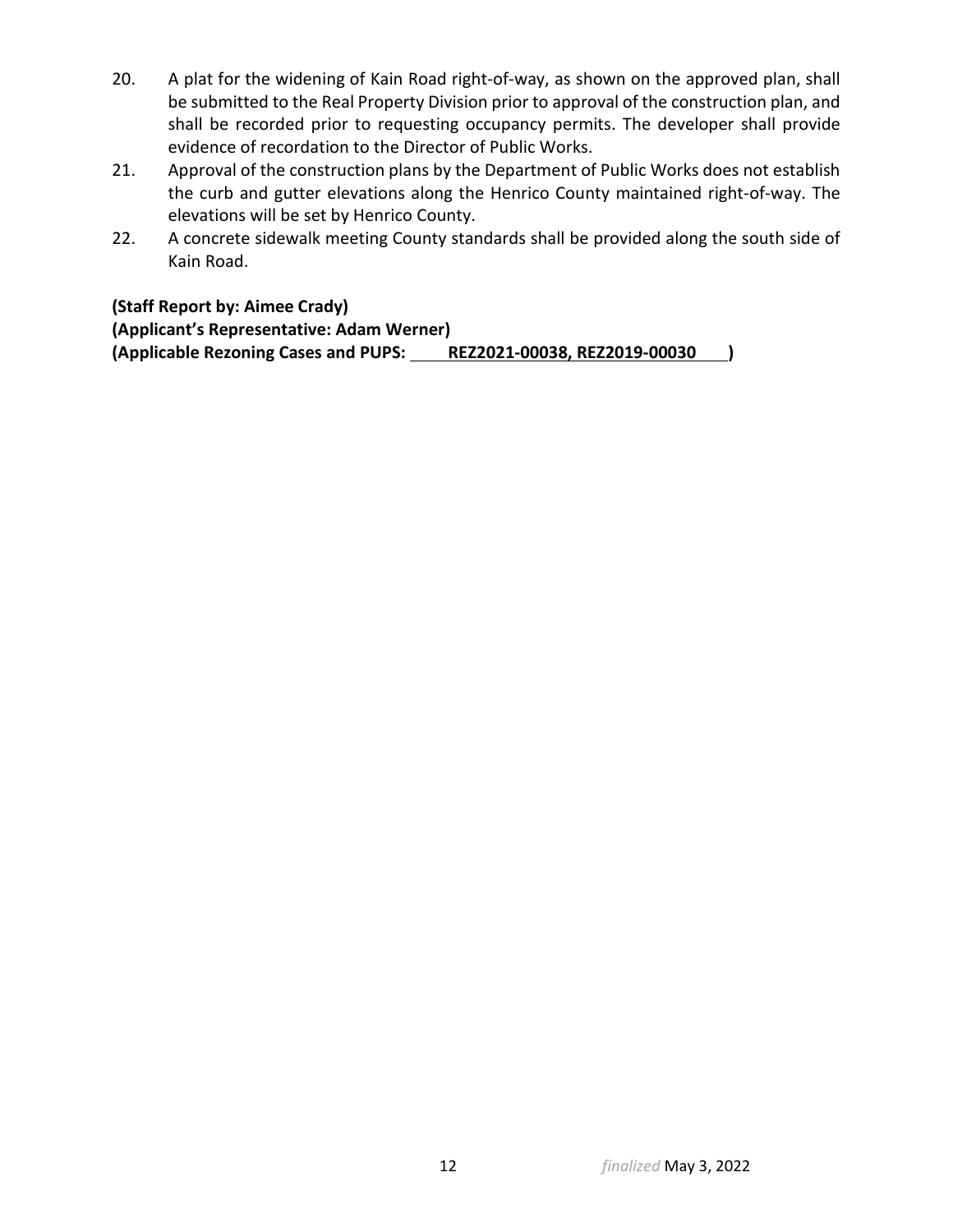| POD2022-00123                   | Bay Companies, Inc. for Stanley Martin Homes, LLC.: Request for         |
|---------------------------------|-------------------------------------------------------------------------|
| <b>ReTreat at One Section 5</b> | approval of a plan of development and lighting plan, as required by     |
| - 954 Scott Road                | Chapter 24, Section 24-2314 of the Henrico County Code, to construct    |
|                                 | 82 single family dwellings. The 23.70-acre site is located on the north |
|                                 | line of Scott Road between Aberdeen Street and I-95, on parcels 784-    |
|                                 | 758-8345, 784-758-9251, 785-758-0057, 785-758-0968, 785-758-            |
|                                 | 1774, 785-758-2580(part), 785-758-3485(part), 785-758-5283(part),       |
|                                 | 784-757-9571, 784-757-9581, 784-757-9390, 784-758-9103, 784-758-        |
|                                 | 9817, 785-757-2698, 785-758-1023, 785-758-1828, 785-757-0889,           |
|                                 | 785-758-3304, 785-758-6583, 785-758-5551, 785-758-6456, 785-758-        |
|                                 | 4511, 785-758-5317, 785-758-6526, 785-758-2935, 785-758-7735,           |
| <b>Approved by Director on</b>  | 785-758-4243, 785-758-8049(part), 785-758-8854(part), 786-758-          |
|                                 | 0555, 785-758-9568(part) 785-758-9882(part). The zoning is R-5AC        |
| 04/27/2022                      | General Residential District. County water and sewer. (Fairfield)       |

This request for ReTreat at One, Section 5 consists of 82 single-family dwellings. The site that comprises this proposed development was rezoned by the Board of Supervisors with cases REZ2020-00016 and REZ2021-00060.

The layout is in substantial conformance with the proffered layout. The single-family dwelling units are located at the southern end of the development and the layout will provide two additional access points into the overall development from Scott Road. The dwellings are proffered to have a minimum of a single car garage and additional parking is located within the development. There is a 15-foot landscape buffer adjacent to the southern and western project borders with an opaque vinyl fence adjacent to the industrial zoning and the buffer widens to 20 feet adjacent to the agricultural zoning. There is a 35-foot transitional buffer adjacent to I-95 to the east.

This plan provides 20% usable open space per submitted calculations, which includes landscape buffers and adding amenities to the stormwater basin such as an additional fountain, benches, landscaping, and a walking path. Tree canopy coverage at 15% will need to be provided at landscaping review. The parking area will need to provide 5% interior landscaping.

The proposed lighting plan provides 3-6 average foot candles for the parking spaces and the developer has agreed to provide the same footcandle average along the new shared use path along the Scott Road frontage.

The staff recommends approval subject to the annotations on the plans, the standard conditions for developments of this type, and the following additional conditions:

11B. Prior to the approval of an electrical permit application and installation of the site lighting equipment, a plan including light spread and intensity diagrams, and fixture specifications and mounting heights details shall be revised as annotated on the staff plan and included with the construction plans for final signature.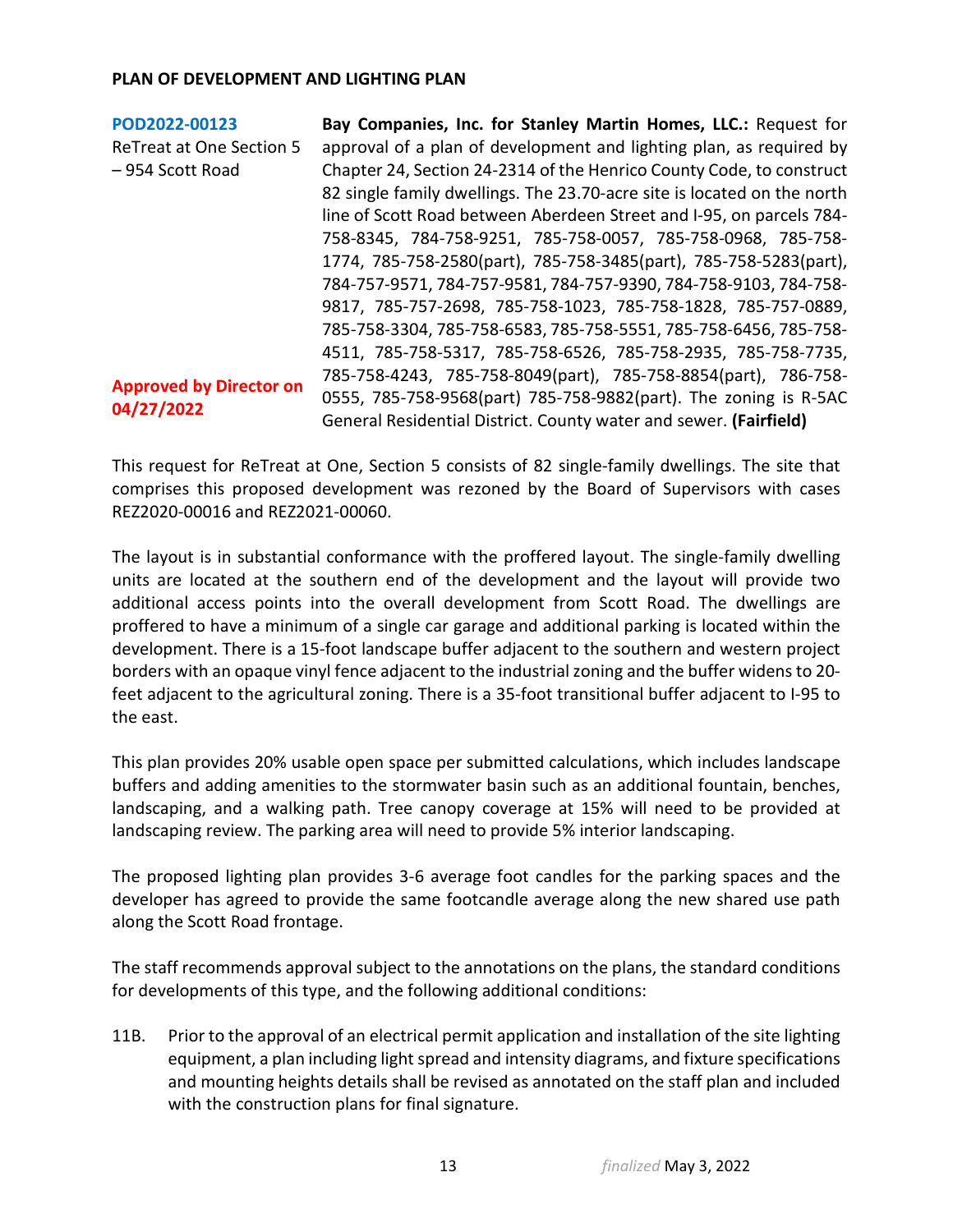- 16. The proffers approved as a part of zoning cases REZ2020-00016 and REZ2021-00060, and conditions of PUP2020-0010, shall be incorporated in this approval.
- 17. The subdivision plat for Retreat at One, Section 5 shall be recorded before any building permits are issued.
- 18. Approval of the construction plans by the Department of Public Works does not establish the curb and gutter elevations along the Henrico County maintained right-of-way. The elevations will be set by Henrico County.
- 19. A concrete sidewalk shall be provided on one side of all new streets. A shared use path meeting County standards shall be provided along the north side of Scott Road.
- 20. A note in bold lettering shall be provided on the erosion control plan indicating that sediment basins or traps located within buildable areas or building pads shall be reclaimed with engineered fill. All materials shall be deposited and compacted in accordance with the applicable sections of the state building code and geotechnical guidelines established by the engineer. An engineer's report certifying the suitability of the fill materials and its compaction shall be submitted for review and approval by the Director of Planning and Director of Public Works and the Building Official prior to the issuance of any building permit(s) on the affected sites.
- 21. The limits and elevations of the Special Flood Hazard Area shall be conspicuously noted on the plan and labeled "Limits of Special Flood Hazard Area." In addition, the delineated Special Flood Hazard Area must be labeled "Variable Width Drainage and Utility Easement." The easement shall be granted to the County prior to the issuance of any occupancy permits.
- 22. The pavement shall be of an SM-2A type and shall be constructed in accordance with County standard and specifications. The developer shall post a defect bond for all pavement with the Department of Planning - the exact type, amount and implementation shall be determined by the Director of Planning, to protect the interest of the members of the Homeowners Association. The defect bond shall remain in effect for a period of three years from the date of the issuance of the final occupancy permit. Prior to the issuance of the last Certificate of Occupancy, a professional engineer must certify that the roads have been designed and constructed in accordance with County standards.

## **(Staff Report by: Christina Goggin)**

**(Applicant's Representative: Joseph Faudale) (Applicable Rezoning Cases and PUPS: REZ2020-00016, REZ2021-00060 and PUP2020-00010)**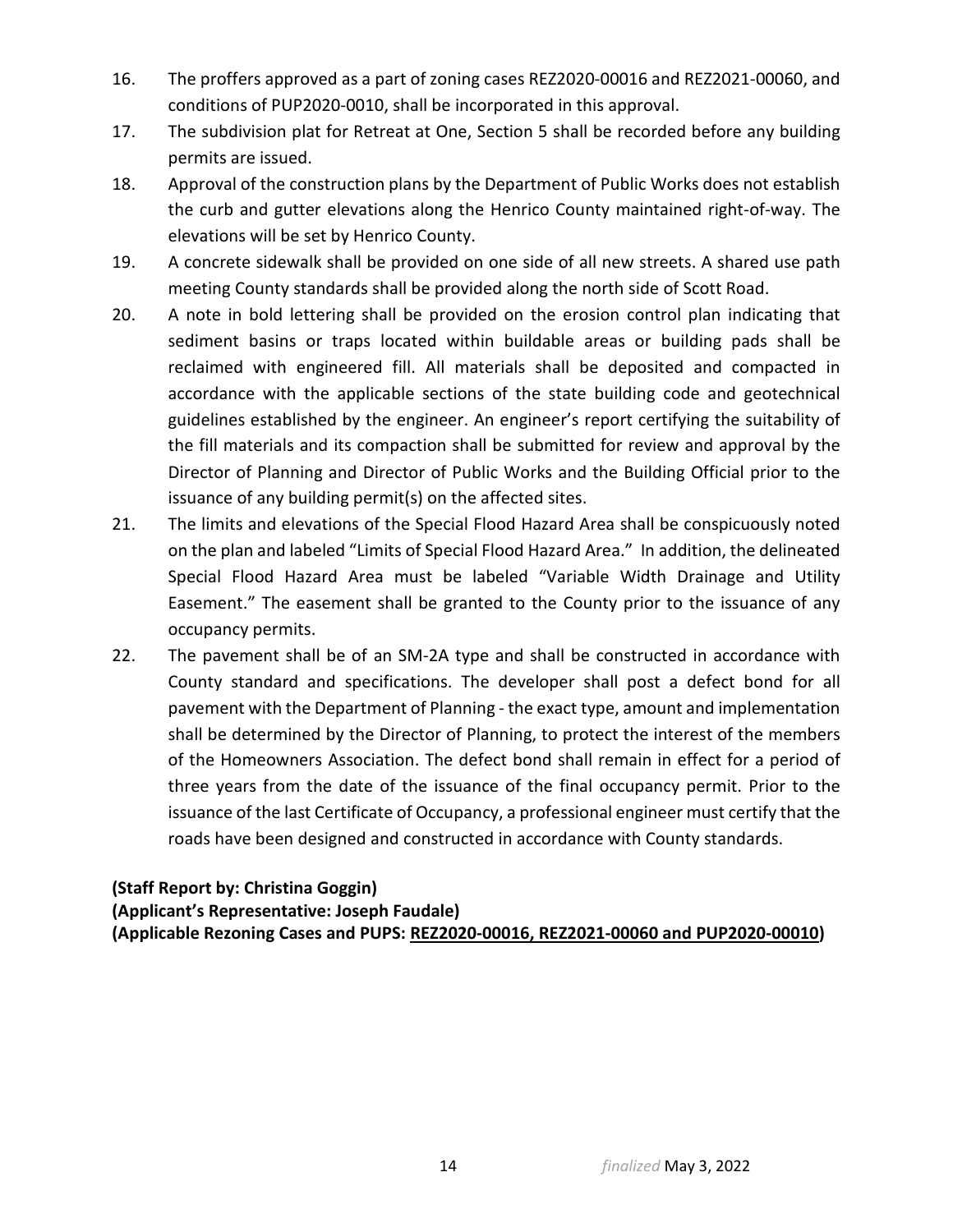#### **SITE PLAN**

**[POD2021-00385](https://henrico.us/pdfs/planning/2022/apr22/pod/pod2021-00385.pdf)** Nantucket Mews Section 1 - 11209 and 11215 Church Road **HG Design Studio for Betsy LLC, Marc Belcourt, Elizabeth Salomonsky and SWA Construction, Inc.:** Request for approval of a site plan, as required by Chapter 24, Section 24-2315 of the Henrico County Code, to construct 8 single family dwellings. The 2.83-acre site is located on the south line of Church Road, approximately 170 feet west of its intersection with Guyana Drive, on parcels 744-755-5798 and 744-755-7296. The zoning is R-5AC General Residence District (Conditional). County water and sewer. **(Three Chopt)**

**The applicant has requested a deferral to the May 2022 Director's Agenda.**

**(Staff Report by Christina Goggin) (Applicant's Representative: Edward Glass) (Applicable Rezoning Cases and PUPS: REZ2020-00040 )**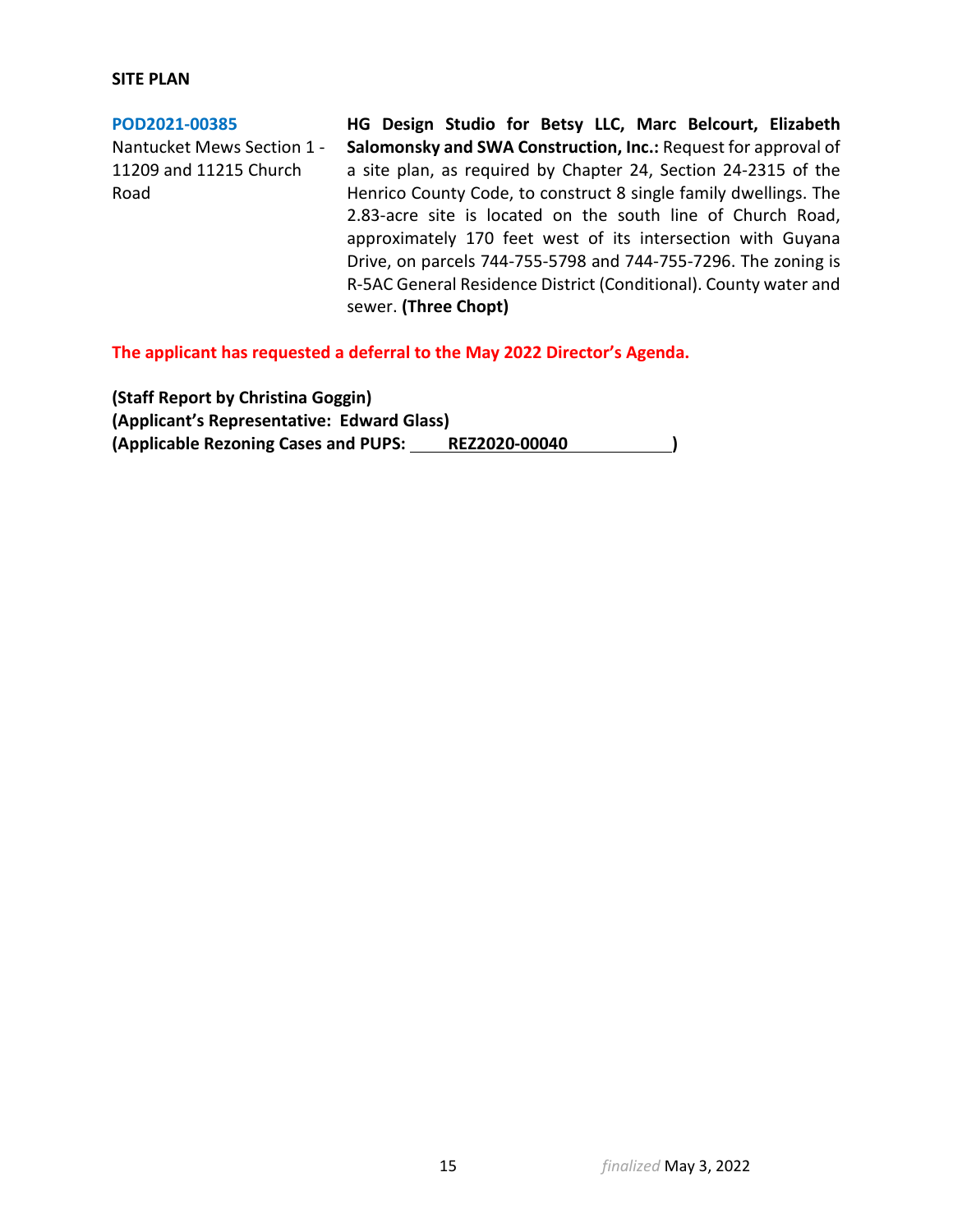#### **SITE PLAN AND LIGHTING PLAN**

#### **[POD2021-00465](https://henrico.us/pdfs/planning/2022/apr22/pod/pod2021-00465.pdf)** Woodspring Suites Extended Stay Hotel – 4615 Williamsburg Road (U.S. Route County Code, to construct a 4-story, 122 room extended stay 60) **Draper Aden Associates for Henrico Properties Holdings, LLC and Suburban Capital, INC.,** Request for approval of a site plan and lighting plan as required by Chapter 24, Section 24-2315 Henrico hotel and associated infrastructure. The 1.88-acre site is located on the south line of Williamsburg Road (U.S. Route 60), approximately 200 feet west of its intersection with South Laburnum Avenue, on parcels 816-713-0978 and 816-713-0434. The zoning is B-3 Business District, M-1 Light Industrial District, and AS-O Airport Safety Overlay District. County water and sewer. **(Varina)**

**Applicant has requested deferral to May 2022 Director's Agenda.**

| (Staff Report by Anthony Greulich)            |     |
|-----------------------------------------------|-----|
| (Applicant's Representative: B Tyson Catlett) |     |
| (Applicable Rezoning Cases and PUPS:          | N/A |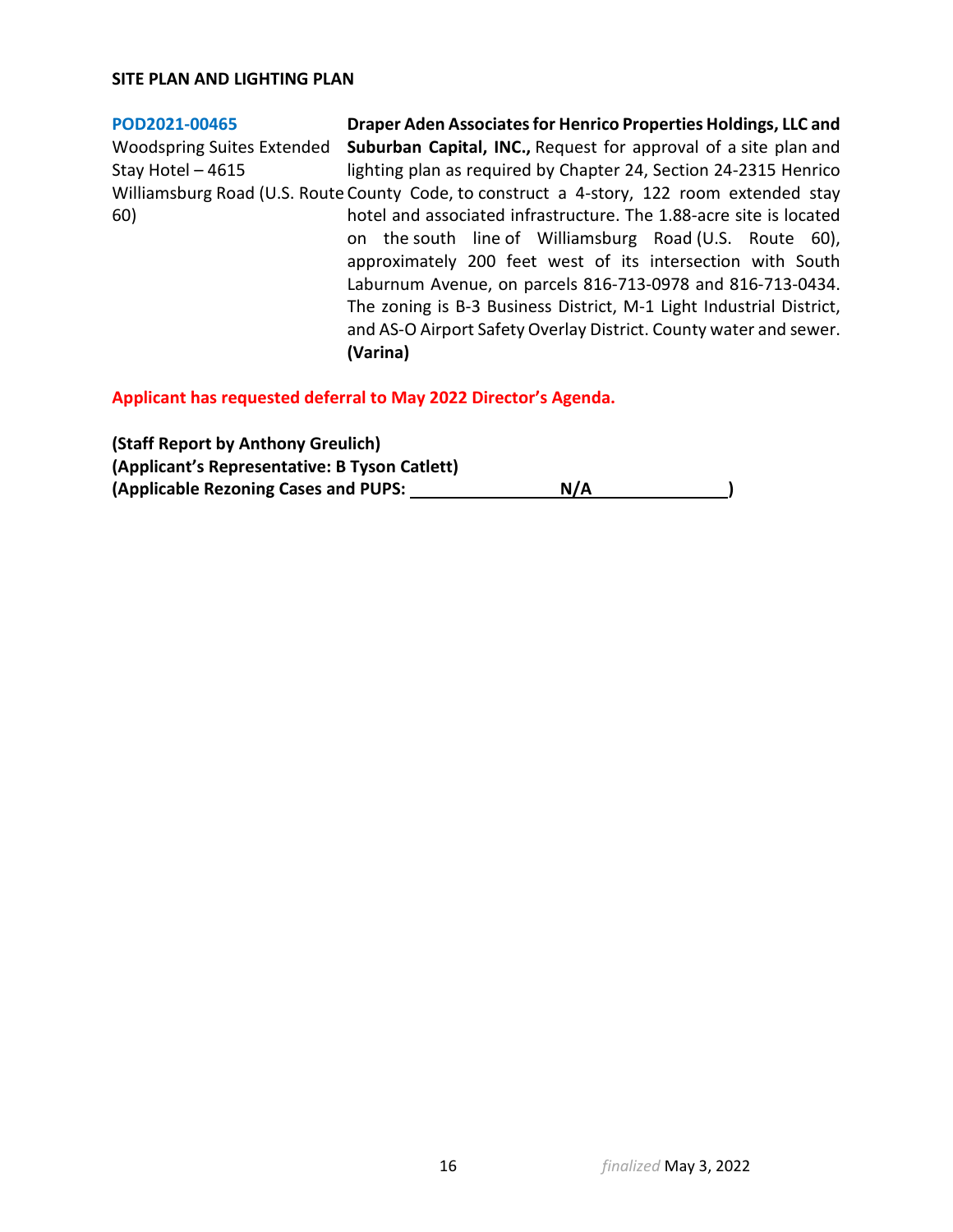#### **SITE PLAN**

#### **[POD2022-00047](https://henrico.us/pdfs/planning/2022/apr22/pod/pod2022-00047.pdf)**

Greenhouse, Section 1 – 2500 Mountain Road **Youngblood, Tyler and Associates for Louis and Isaurdo Brocos, G. Ray and Virginia Claytor, Miles Greenhouse Properties, LLC and RJM Land, LLC.:** Request for approval of a site plan, as required by Chapter 24, Section 24-2315 of the Henrico County Code, to construct 49 single family dwellings. The 30.69-acre site is located on the north line of Mountain Road, approximately 400 feet west of its intersection with Woodman Road, on parcels 775- 767-7623, 775-768-0741, 775-767-9166, 775-767-0496, 775-768- 6111, and 775-768-3432. The zoning is R-5AC General Residential District. County water and sewer. **(Fairfield)**

**Applicant has requested deferral to May 2022 Director's Agenda.**

| (Staff Report by Christina Goggin)            |               |  |
|-----------------------------------------------|---------------|--|
| (Applicant's Representative: Andrew Browning) |               |  |
| (Applicable Rezoning Cases and PUPS:          | REZ2021-00065 |  |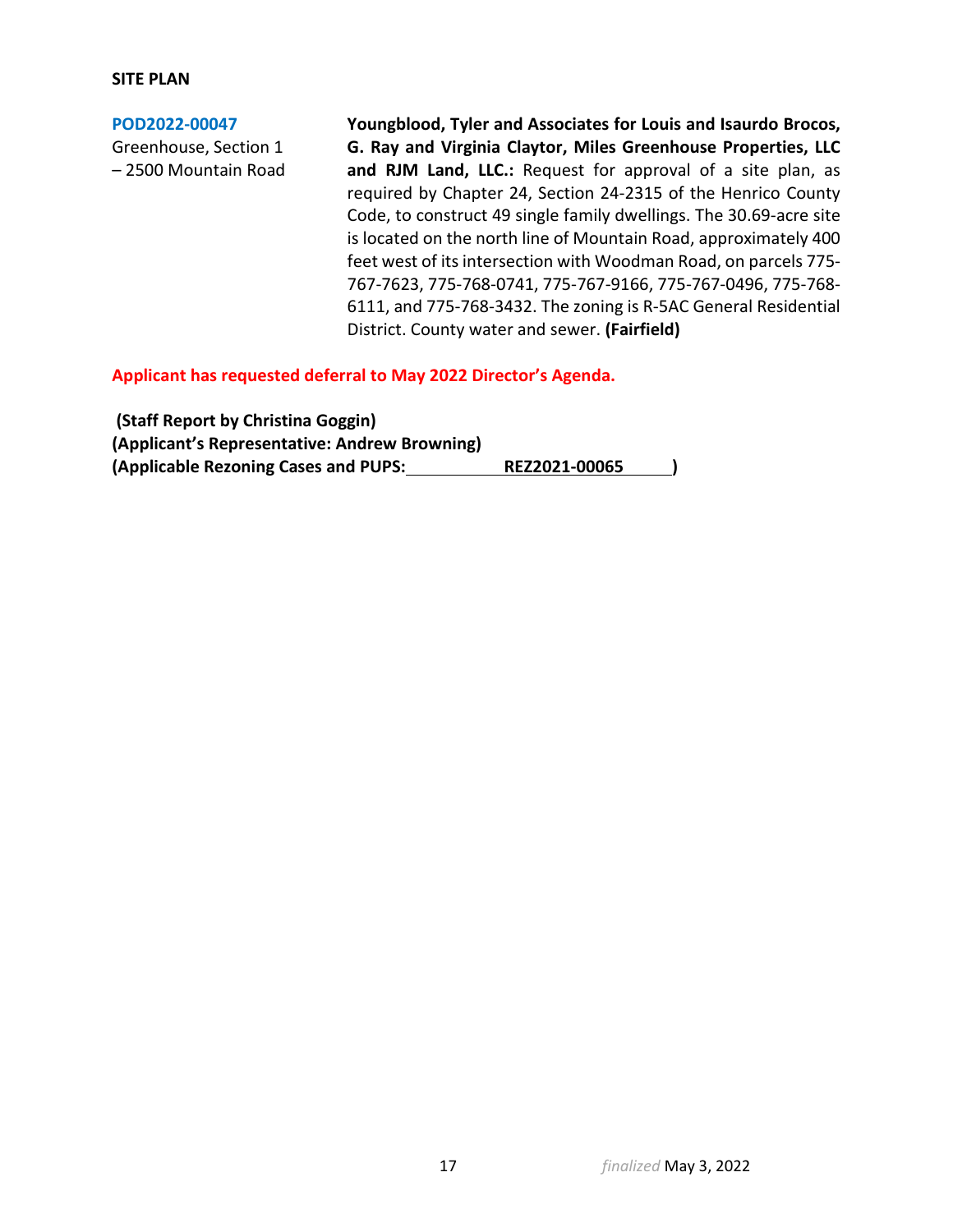#### **SITE PLAN AND LIGHTING PLAN**

| POD2022-00084                  | Silvercore for D&T Investments, LLC.: Request for approval of a    |
|--------------------------------|--------------------------------------------------------------------|
| Beaver Road Townhouses -       | site plan and lighting plan as required by Chapter 24, Section 24- |
| Beaver Road                    | 2315 of the Henrico County Code, to construct 10 two-story         |
|                                | townhomes for sale. The 1.176-acre site is located on the north    |
|                                | line of Beaver Road, approximately 420 feet northwest of its       |
|                                | intersection with Hanover Road, on parcel 827-720-8971. The        |
|                                | zoning is RTH Residential Townhouse District, R-4 One-Family       |
| <b>Approved by Director on</b> | Residential District and AS-O Airport Safety Overlay District.     |
| 04/27/2022                     | County water and sewer. (Varina)                                   |
|                                |                                                                    |

The proposed plan includes ten 2-story townhomes for sale, consistent with the surrounding development of Fairlawn Townhomes. The site is an infill location between two blocks of Fairlawn Townhouse Association units, but the independent parcel is not part of the Fairlawn development. The site is not subject to any conditional zoning or previous plans of development. The development will provide a sidewalk along Beaver Road within the existing right of way area and provide surface parking within the parcel exceeding minimum requirements.

Site lighting will be provided by LED fixtures with maximum mounting height of 15 feet consistent with the provisions in the lighting ordinance. The conceptual landscaping is shown but is not part of this approval. Landscape plans will be evaluated in detail under a separate application once site construction has progressed.

Staff recommends approval subject to the annotations on the plans, the standard conditions for developments of this type, and the following additional conditions:

- 11B. Prior to the approval of an electrical permit application and installation of the site lighting equipment, a plan including light spread and intensity diagrams, and fixture specifications and mounting heights details shall be revised as annotated on the staff plan and included with the construction plans for final signature.
- 16. The unit house numbers shall be visible from the parking areas and drives.
- 17. The names of streets, drives, courts, and parking areas shall be approved by the Richmond Regional Planning District Commission and such names shall be included on the construction plans prior to their approval. The standard street name signs shall be installed prior to any occupancy permit approval.
- 18. The subdivision plat for Beaver Road Townhouses Section 1 shall be recorded before any building permits are issued.
- 19. Approval of the construction plans by the Department of Public Works does not establish the curb and gutter elevations along the Henrico County maintained right-of-way. The elevations will be set by Henrico County.
- 20. A concrete sidewalk meeting County standards shall be provided along the northeastern side of Beaver Road.
- 21. The pavement shall be of an SM-2A type and shall be constructed in accordance with County standard and specifications. The developer shall post a defect bond for all pavement with the Department of Planning - the exact type, amount and implementation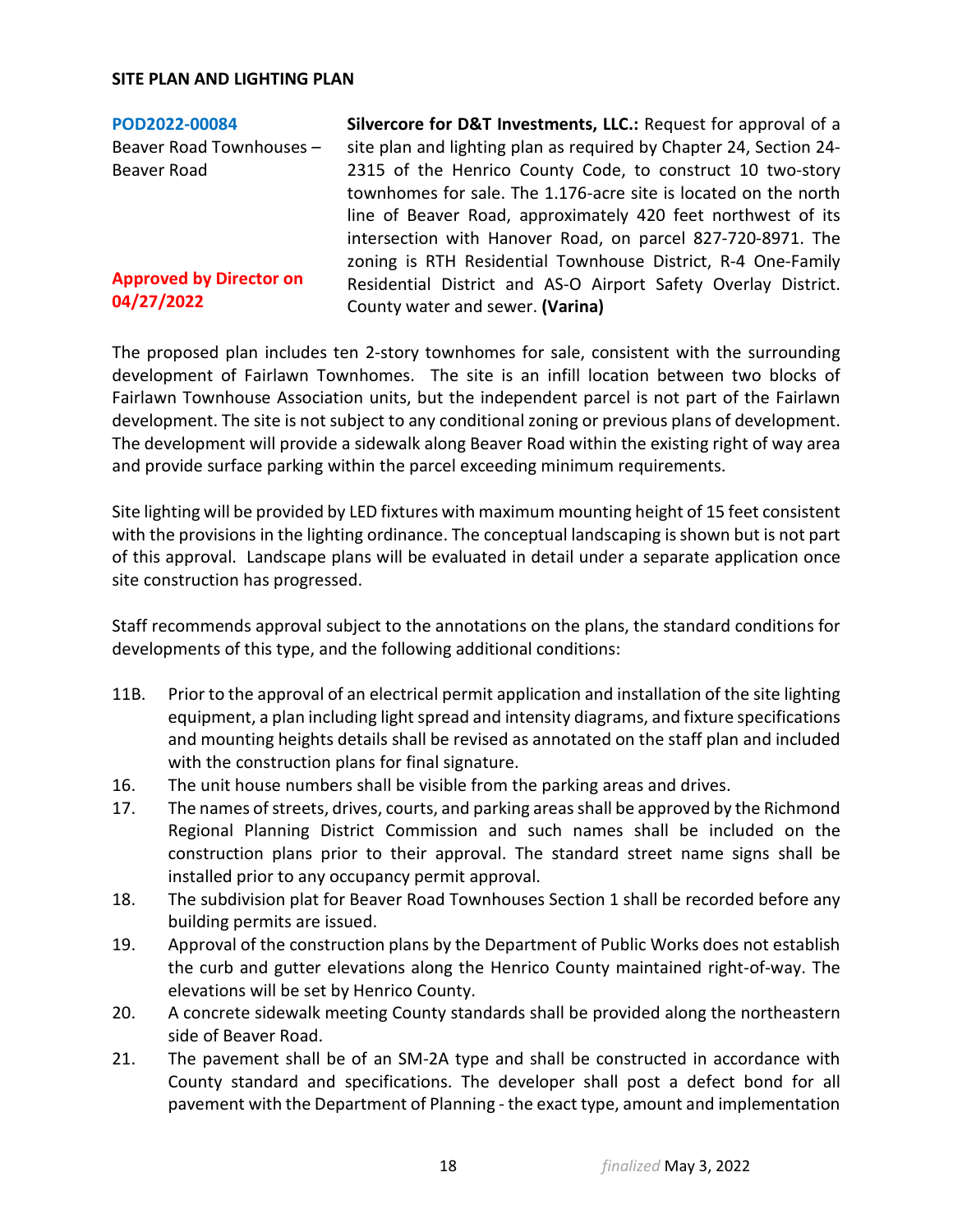shall be determined by the Director of Planning, to protect the interest of the members of the Homeowners Association. The defect bond shall remain in effect for a period of three years from the date of the issuance of the final occupancy permit. Prior to the issuance of the last Certificate of Occupancy, a professional engineer must certify that the roads have been designed and constructed in accordance with County standards.

| (Staff Report by: Aimee Crady)              |     |  |
|---------------------------------------------|-----|--|
| (Applicant's Representative: Andrew Bowman) |     |  |
| (Applicable Rezoning Cases and PUPS:        | N/A |  |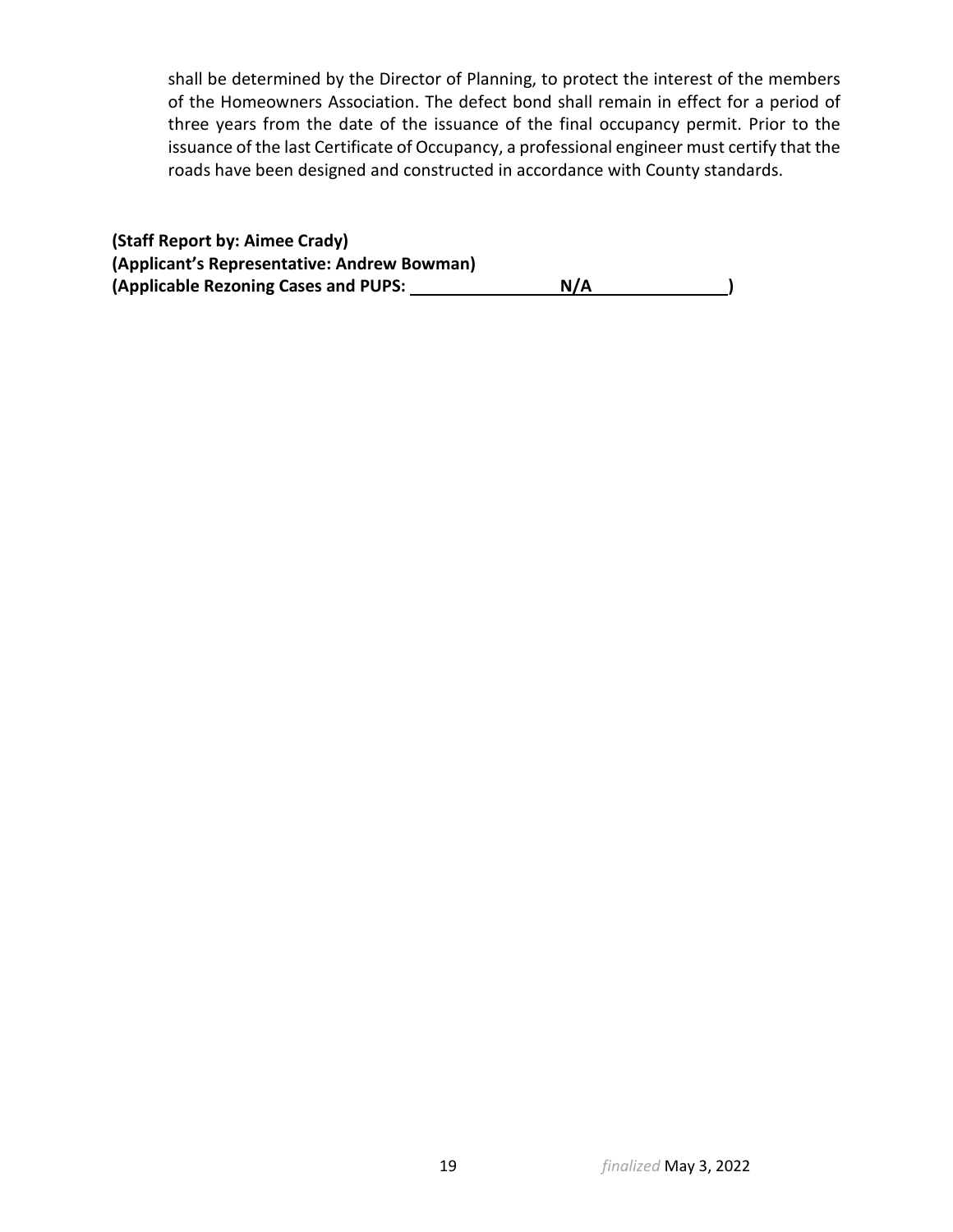#### **SITE PLAN AND LIGHTING PLAN**

#### **[POD2022-00113](https://henrico.us/pdfs/planning/2022/apr22/pod/pod2022-00113.pdf)**

Wendy's at Tuckahoe Village Shopping Center – 11274 Patterson Avenue

**Silvercore for Wilton Commercial I, LLC., and Wen Virginia, LLC.:**  Request for approval of a site plan and lighting plan, as required by Chapter 24, Section 24-2315 of the Henrico County Code, to demolish an existing building and construct a new one-story 2,570 square foot building, with drive-through facilities and outdoor dining areas. The .75-acre site is located on the north line of Patterson Avenue, approximately 740 feet west of Lauderdale Drive, on parcel 737-742-6847. The zoning is B-2 Business District. County water and sewer. **(Tuckahoe)**

**The applicant has requested deferral to the May 2022 Director's Agenda.**

**(Staff Report by: Mike Kennedy) (Applicant's Representative: Steve King)** (Applicable Rezoning Cases and PUPS: N/A N/A )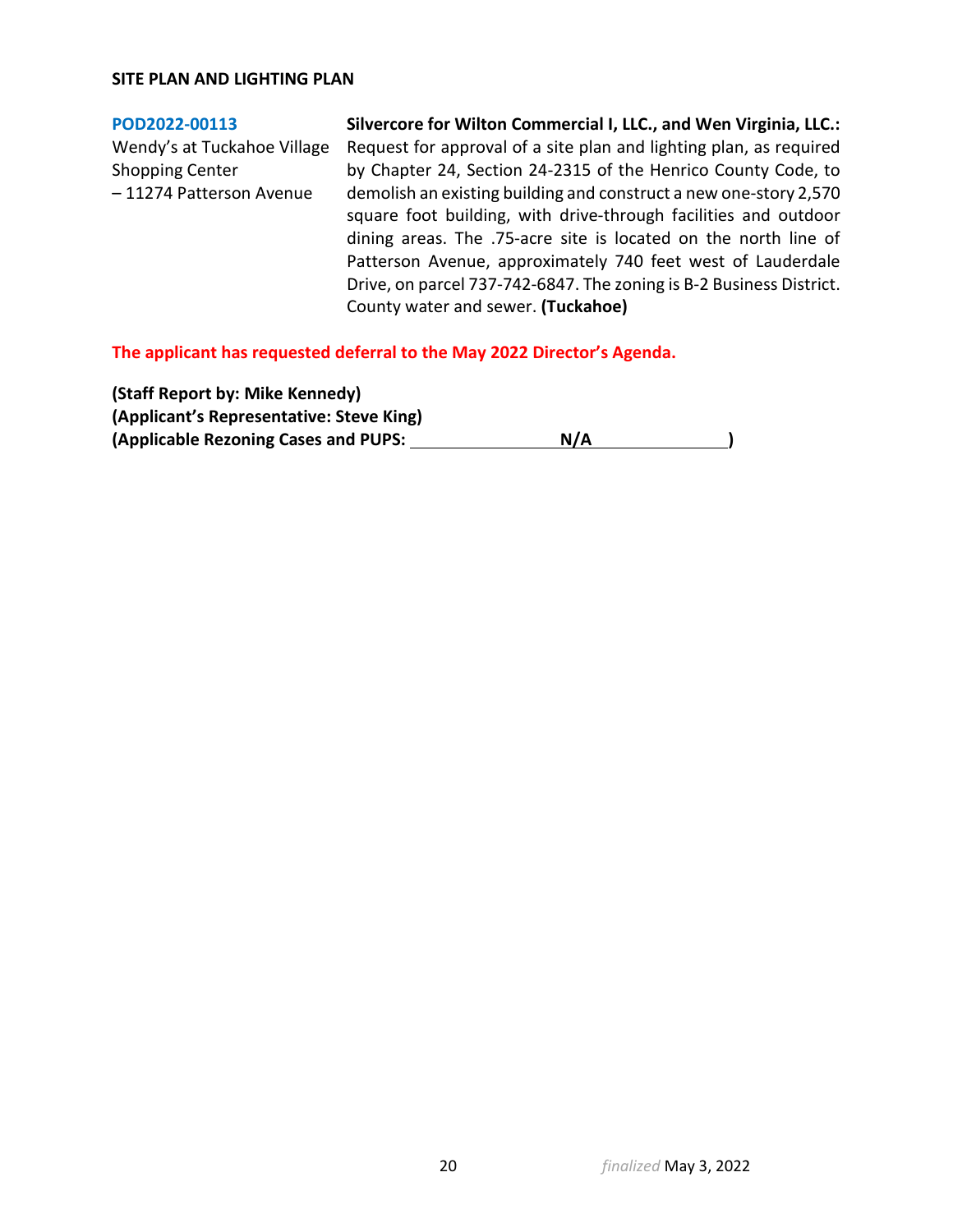#### **SITE PLAN AND LIGHTING PLAN**

#### **[POD2022-00124](https://henrico.us/pdfs/planning/2022/apr22/pod/pod2022-00124.pdf)**

Echo Hotel at Independence Park –9940 Independence Park Drive

### **Approved by Director on 04/27/2022**

**Rummel, Klepper & Kahl, LLP for IP Lot #4 Virginia, LLC., and Sandpiper 7, LLC.:** Request for approval of a site plan and lighting plan as required by Chapter 24, Section 24-2315 of the Henrico County Code, to construct a four-story, 48,980 square foot hotel consisting of 124 units. The 3.45-acre site is located on the west line at the cul de sac terminus of Independence Park Drive, approximately 525 feet south of Mayland Court, on parcel 751- 756-7896. The zoning is M-1C Light Industrial District (Conditional). County water and sewer. **(Three Chopt)**

The proposed hotel would be located at the end of the Independence Park Drive cul de sac street, where a variety of office, office/warehouse, restaurant, retail, and hotel development exists bordered by Gaskins Road, Mayland Drive, and Mayland Court. The building is proposed to be constructed of a combination of light grayish/ off-white brick, and multiple tones of gray EIFS with green and blue EIFS accents. The hotel will be the second hotel along this stretch of road, along with the existing Springhill Suites, which is also a four-story hotel building.

Lighting plans are included to demonstrate adequate illumination levels with parking and pedestrian areas consistent with code requirements. Fixtures are proposed to be LED with maximum mounting height of 20 feet. The conceptual landscape plan, while not part of the approval, is included to demonstrate how the 35-foot transitional buffer along the interstate ramp will be enhanced. Tree protection practices will be evaluated closely during the construction plan review and landscape plans will be finalized in detail after site construction has progressed.

Staff recommends approval subject to the annotations on the plan, the standard conditions for developments of this type, and the following additional conditions:

- 11B. Prior to the approval of an electrical permit application and installation of the site lighting equipment, a plan including light spread and intensity diagrams, and fixture specifications and mounting heights details shall be revised as annotated on the staff plan and included with the construction plans for final signature.
- 16. The proffers approved as a part of zoning case C-008C-84 shall be incorporated in this approval.
- 17. Approval of the construction plans by the Department of Public Works does not establish the curb and gutter elevations along the Henrico County maintained right-of-way. The elevations will be set by Henrico County.
- 18. A concrete sidewalk meeting County standards shall be provided along the western side of Independence Park Drive.
- 19. The applicant, owner, or operator shall meet with the Henrico County Police Division prior to issuance of the Final Certificate of Occupancy to ensure compliance with the approved CPTED Plan. The CPTED plan review must be completed by the Henrico County Police Division prior to construction plan approval.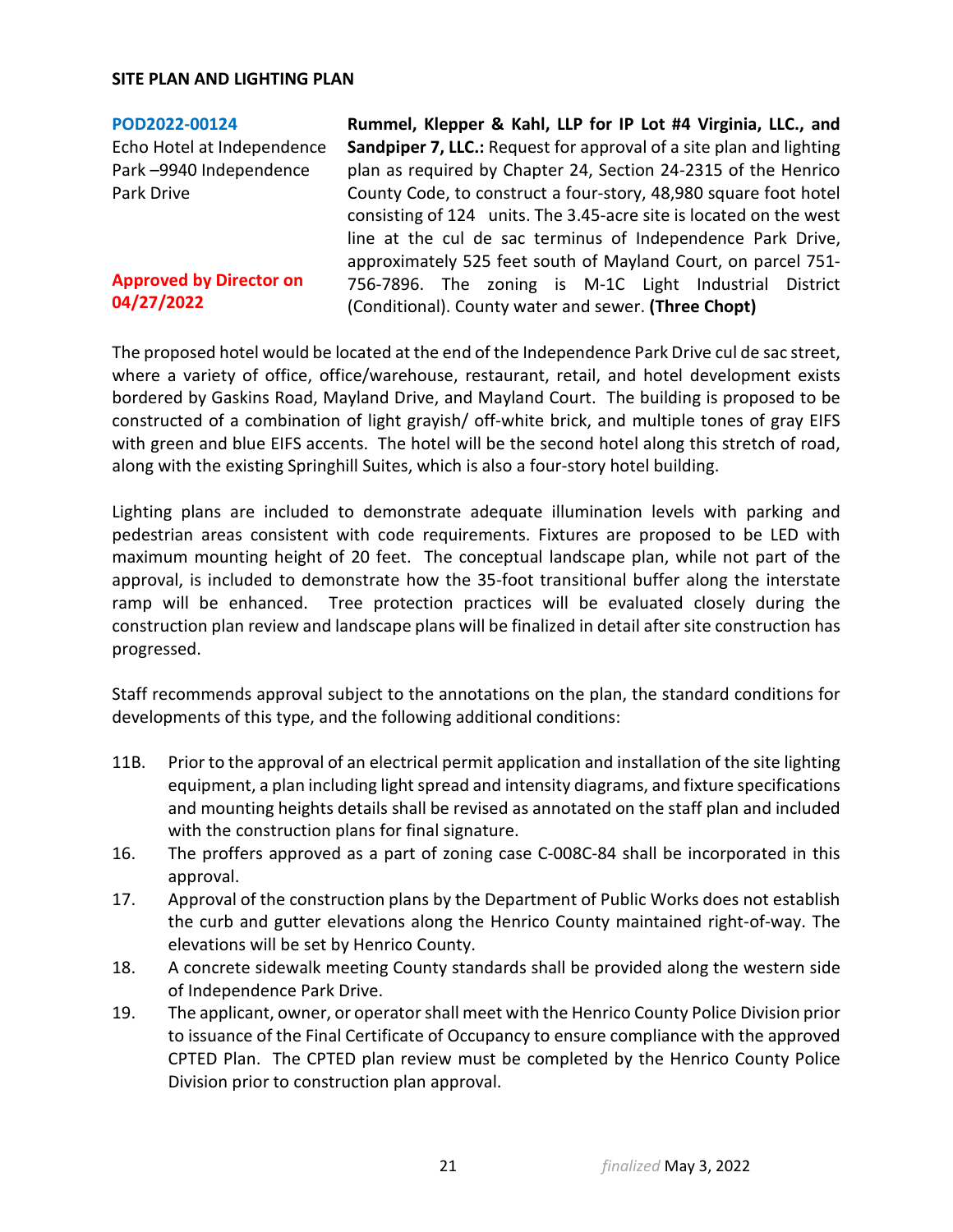**(Staff Report by: Aimee Crady) (Applicant's Representative: Malachi Mills)** (Applicable Rezoning Cases and PUPS: C-008C-84 )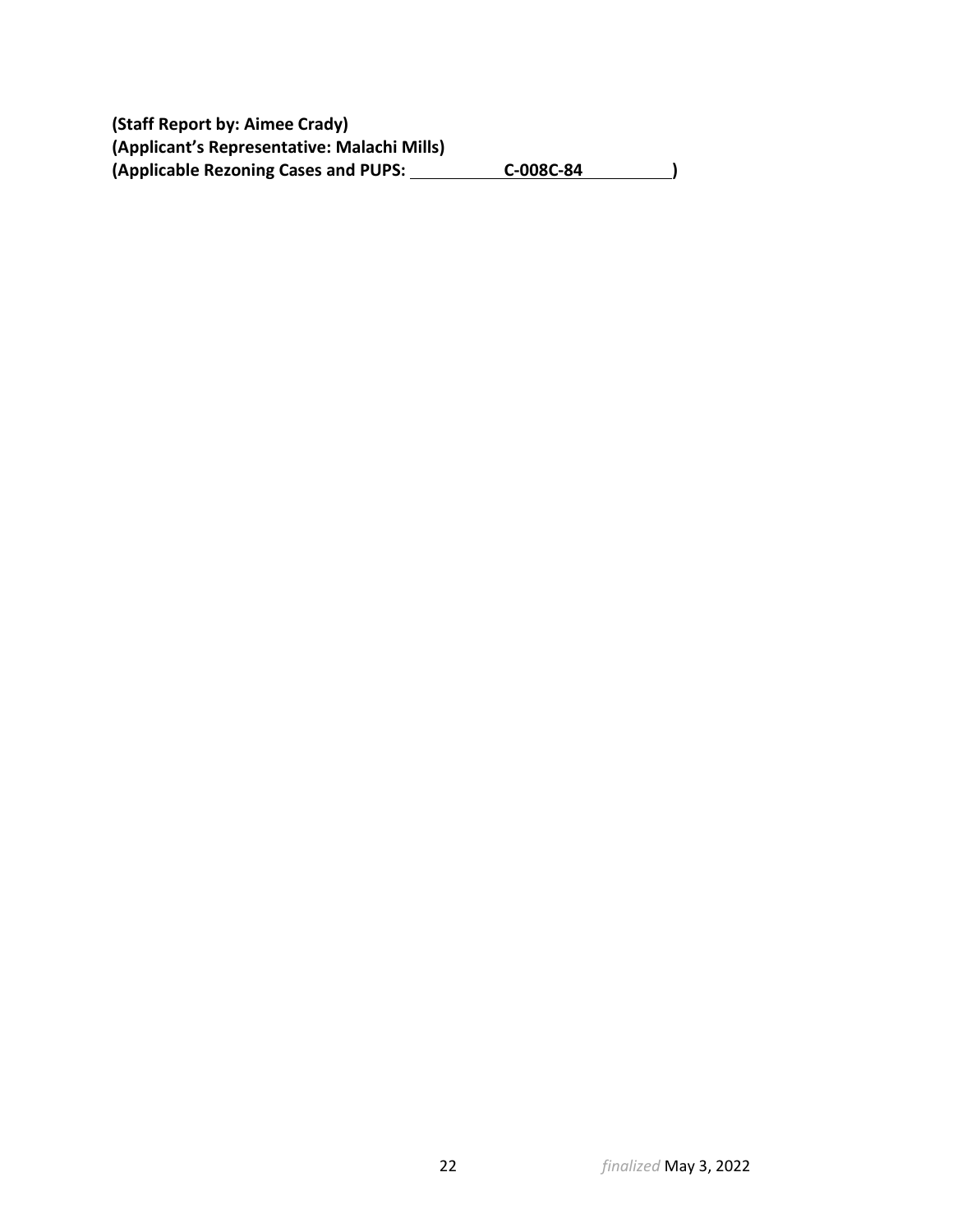#### **PRELIMINARY PLAT**

#### **[SUB2022-00043](https://henrico.us/pdfs/planning/2022/apr22/pod/sub2022-00043.pdf)**

Parkside Townes (April 2022 Plan) –5401 Whiteside Road and 1401 E Williamsburg Road (U.S. Route 60)

**Christopher Consultants for Young Men's Christian Association of Greater Richmond and HHHunt Communities:** The 26.79-acre site proposed for a subdivision of 124 townhomes for sale is located at the southeast corner of the intersection of E. Williamsburg Road (U.S. Route 60) and Whiteside Road, on parcel 834-713-4519 and 833-713-9819 (part). The zoning is RTHC Residential Townhomes District (Conditional) and AS-O Airport Safety Overlay District. County water and sewer. **(Varina) 124 Lots**

**The applicant has requested deferral to the May 2022 Director's Agenda.**

**(Staff Report by: Aimee Crady) (Applicant's Representative: Steve Worthington) (Applicable Rezoning Cases and PUPS: REZ2021-00066 )**